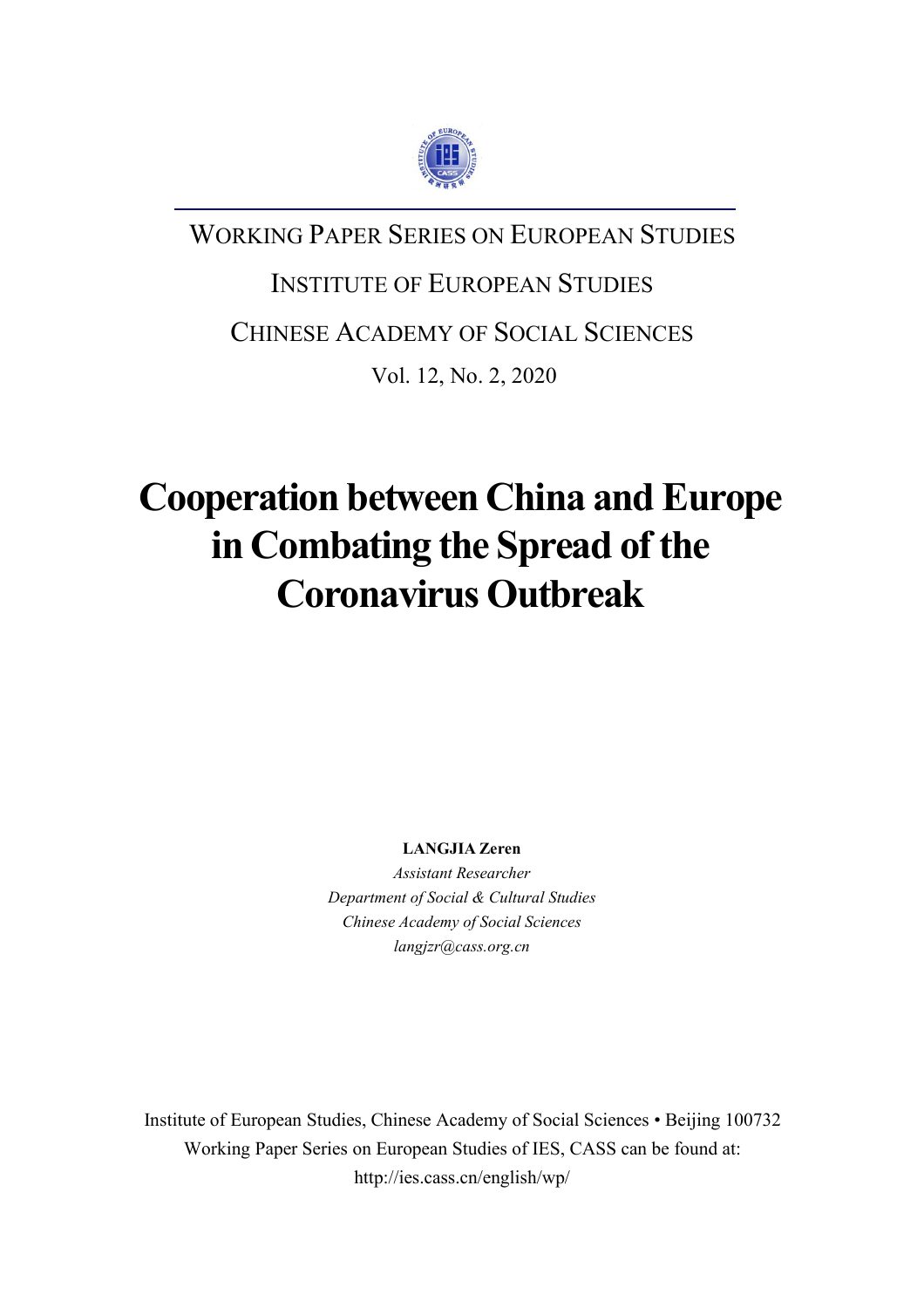All rights reserved. No part of this paper may be reproduced in any form without permission of the author.

LANGJIA Zeren Institute of European Studies, Chinese Academy of Social Sciences 5 Jianguomennei Dajie, Beijing 100732 **CHINA** 

Publications in the Series should be cited as: Author, Title, Working Paper Series on European Studies, Institute of European Studies, Chinese Academy of Social Sciences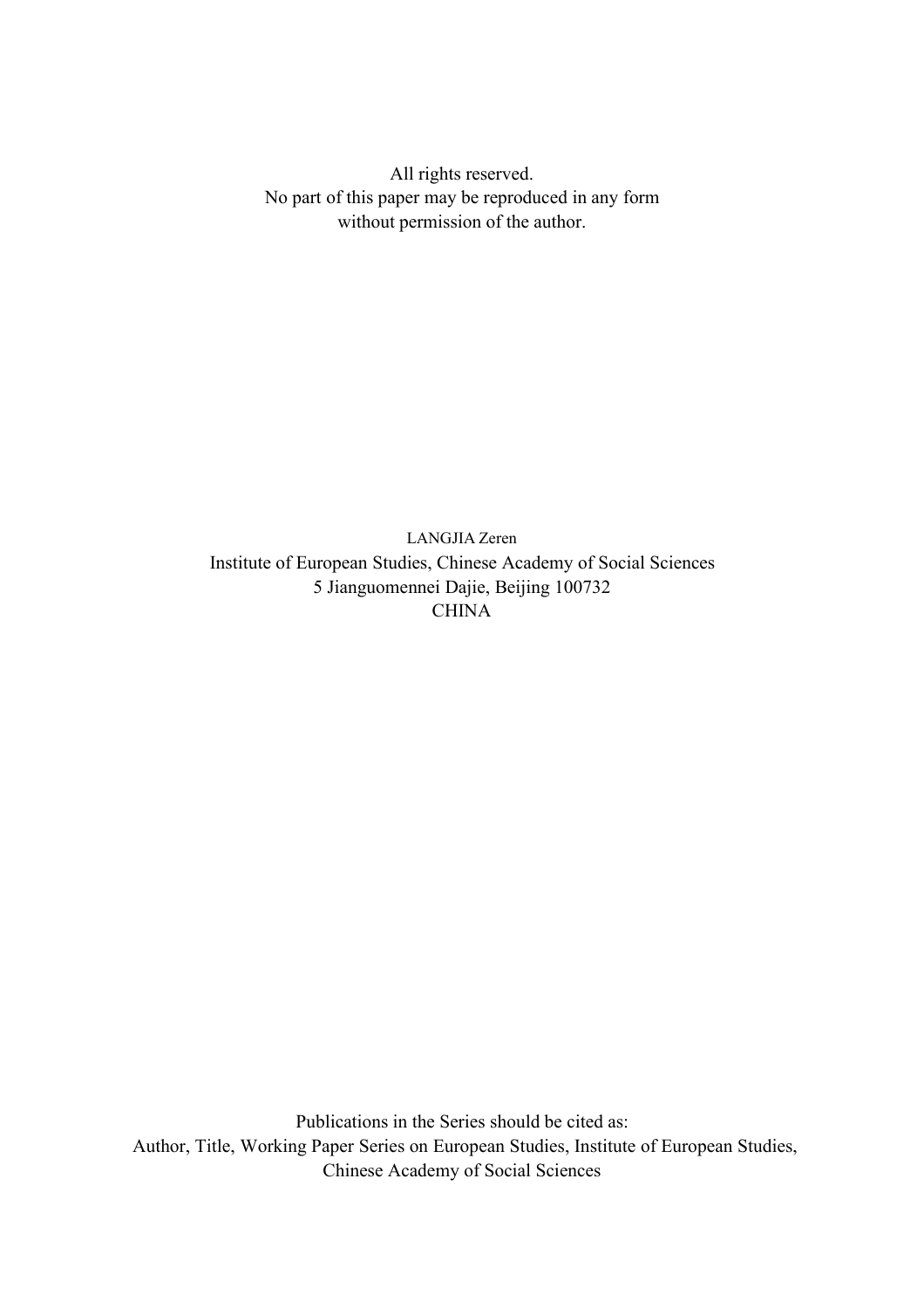## **Cooperation between China and Europe in Combating the Spread of the Coronavirus Outbreak**

LANGJIA Zeren [1](#page-2-0)

### **Introduction**

The Coronavirus ruthlessly opened the new year and stole the show at the front-page headlines of international news. In the Chinese media, it is an oft-used parlance that the outbreak of the pneumonia caused by the Coronavirus disease (COVID-19) is not merely a crisis but also an ordeal for the country.[2](#page-2-1) Yes, that's true. It is a crisis because the Coronavirus is a huge menace for nationwide public security, and it is an ordeal because the Coronavirus tests China's competence of standing up to the very threat. To place ground zero of the outbreak Wuhan and Hubei province on lockdown is one of the most old-fashioned but decisive measures taken by the Chinese government to contain the spread of the virus. Since then, China has implemented serious actions and cooperated closely with Europe and other international communities, including the World Health Organization (WHO).<sup>[3](#page-2-2)</sup> Right after China's decision to quarantine the epicenter of the epidemic Wuhan on 23 January 2020 and the whole country later, international community and countries came to be continuously supportive for China in its efforts to fight the Coronavirus outbreak. In particular, the EU and European countries stood ready to aid China at the very outset of the outbreak. While some countries having issued travel bans to and from China, the EU and European countries did not show any hesitation to provide aid and have been "working on all fronts"

<span id="page-2-0"></span><sup>&</sup>lt;sup>1</sup> LANGJIA Zeren, Ph.D. in EU Studies, Assistant Researcher, Institute of European Studies, Chinese Academy of Social Sciences. Dr. Langjia is currently based in Budapest and in charge of research coordination at the China-CEE Institute.

<span id="page-2-1"></span><sup>&</sup>lt;sup>2</sup> Viruses and diseases are named on a basis of different processes and purposes. Viruses are named according to their genetic structure to facilitate the development of diagnostic tests, vaccines and medicines, which is done by virologists and their community, and thus viruses are named by the International Committee on Taxonomy of Viruses (ICTV). Diseases are named to enable discussion on disease prevention, spread, transmissibility, severity and treatment, which falls in the function scope of WHO's human disease preparedness and response, and thus diseases are named by WHO in the International Classification of Diseases (ICD). On 11 February 2020, ICTV announced "severe acute respiratory syndrome coronavirus 2 (SARS-CoV-2)" as the name of the new virus due to its genetic proximity to the coronavirus responsible for the SARS outbreak of 2003 (but these two viruses are different). On the same day, WHO announced "COVID-19" as the new disease.

<span id="page-2-2"></span><sup>3</sup> On 28 January 2020, the Director-General of the World Health Organization (WHO), Dr. Tedros Adhanom Ghebreyesus, with his delegation, met Xi Jinping, President of the People's Republic of China in Beijing. The two sides exchanged the latest information on the novel Coronavirus 2019 (2019-nCoV) outbreak and agreed upon a series of containment measures to bring its spread under control. However, this report will not focus on cooperation between China and the WHO, which certainly does not mean to play down the importance of the bilateral cooperation.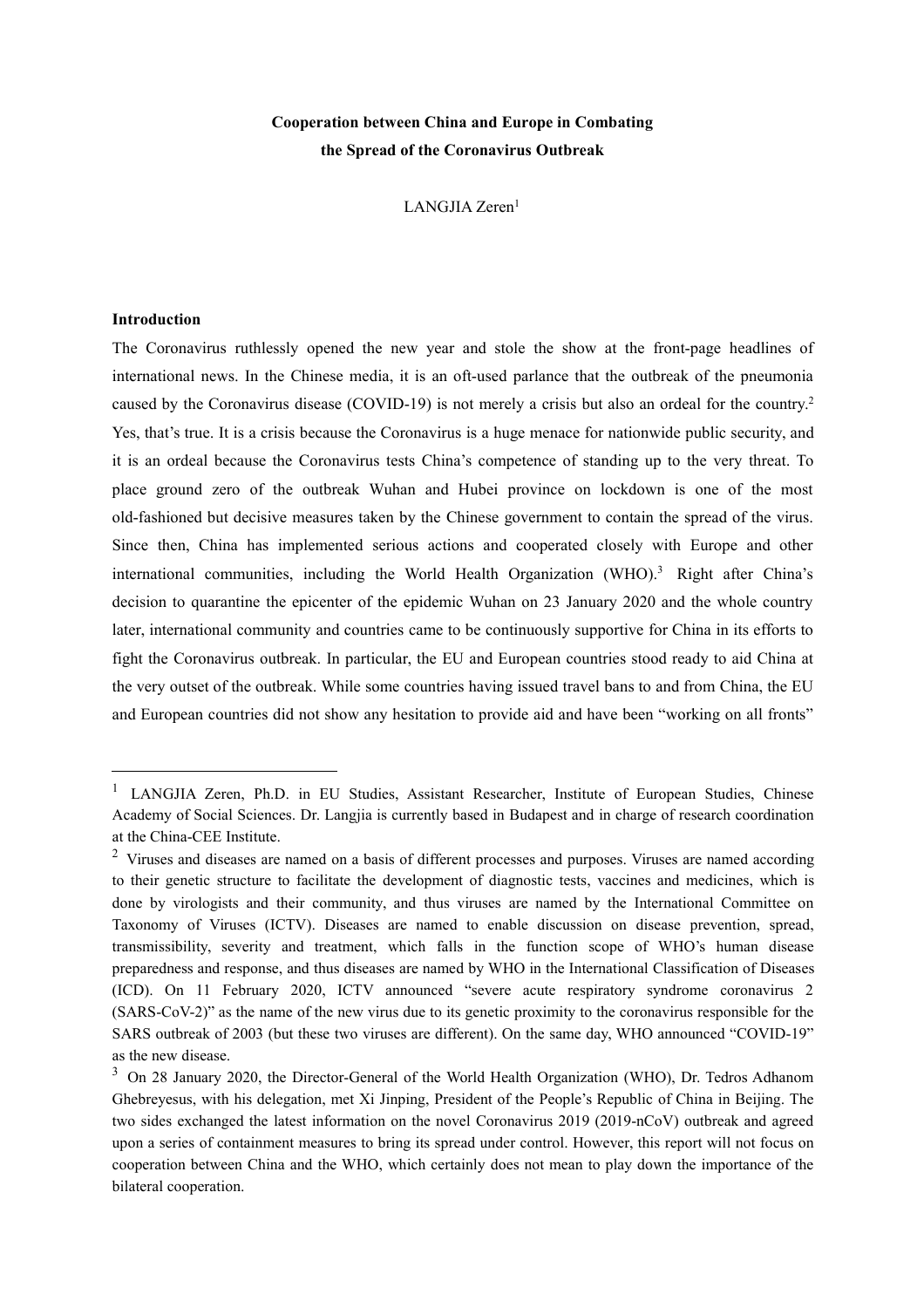to help the Chinese authorities to fight the disease [1](#page-3-0) .

This report aims to explore cooperation between China and Europe in combating the spread of the Coronavirus from five respects, including intensive interactions between high-level leaderships, evacuation of European nationals from Wuhan, European material support, European moral support and China's confidence in winning the battle of the 'plague'. The beginning part covers the intensive communications between the Chinese leaders and their European counterparts and shows the strong solidarity and support from high-level European leaderships, which is followed by the complex issue of evacuating European nationals from Wuhan in the second part. Following the third part that presents how the EU and European countries help China through considerable material support, the fourth part gives an overall view of moral support from all walks of life of Europe towards China in its efforts to curb the outbreak. In the final part, the endeavors are made to comprehensively interpret China's confidence vis-à-vis such an urgent challenge.

Data collection for this report, if not otherwise specified, closed as of 29 February 2020.

#### **Part One**

#### **Intensive Communications**

#### **Between Chinese and European High-level Leaderships**

Since the outbreak of the Coronavirus, China and its European partners have witnessed a series of high-level exchanges signaling the strong determination to fight together the spread of the Coronavirus. In particular, at this very critical and special moment, an intensive line-up of talks became the optimal and safest fashion of diplomatic interaction between Chinese and European leaderships in high positions.

On 22 January, Chinese President Xi Jinping, via a phone call, spoke to German Chancellor Angela Merkel and emphasized China's willingness to strengthen with the international community, including Germany and the WHO. In the conversation, Chancellor Merkel expressed her appreciation of China's efforts to respond in a timely manner on the outbreak of the pneumonia, to stay open and transparent and to proactively carry out international cooperation, and added that her country would do its best to provide China with support and assistance [2](#page-3-1) .

On the same day, Chinese President Xi, via phone call, spoke to French President Emmanuel Macron, who expressed that France supports China to proactively address the outbreak and would like to strengthen health cooperation with China.<sup>[3](#page-3-2)</sup> At the same time, President Xi sent a positive signal to the outside world about the Novel Coronavirus (COVID-19) outbreak. By doing so, the international community, including France, will have a better understanding of the epidemic situation in China and know how to further react

<span id="page-3-0"></span><sup>&</sup>lt;sup>1</sup> Wendy Wu and Catherine Wong, "Europe 'working on all fronts' with China to help fight Coronavirus outbreak", South China Morning Post, 4 February 2020, retrieved: www.scmp.com (1 March 2020).

<span id="page-3-1"></span><sup>&</sup>lt;sup>2</sup> "Xi, Merkel exchange greetings over phone ahead of Chinese Lunar New Year", www.xinhuanet.com, 22 January 2020, retrieved from: http://www.xinhuanet.com/english/2020-01/22/c\_138727003.htm (24 February 2020).

<span id="page-3-2"></span><sup>&</sup>lt;sup>3</sup> "Xi, Macron exchange greetings over phone ahead of Chinese New Year", www.xinhuanet.com, 22 January 2020, retrieved from: http://www.xinhuanet.com/english/2020-01/22/c\_138727021.htm (24 February 2020).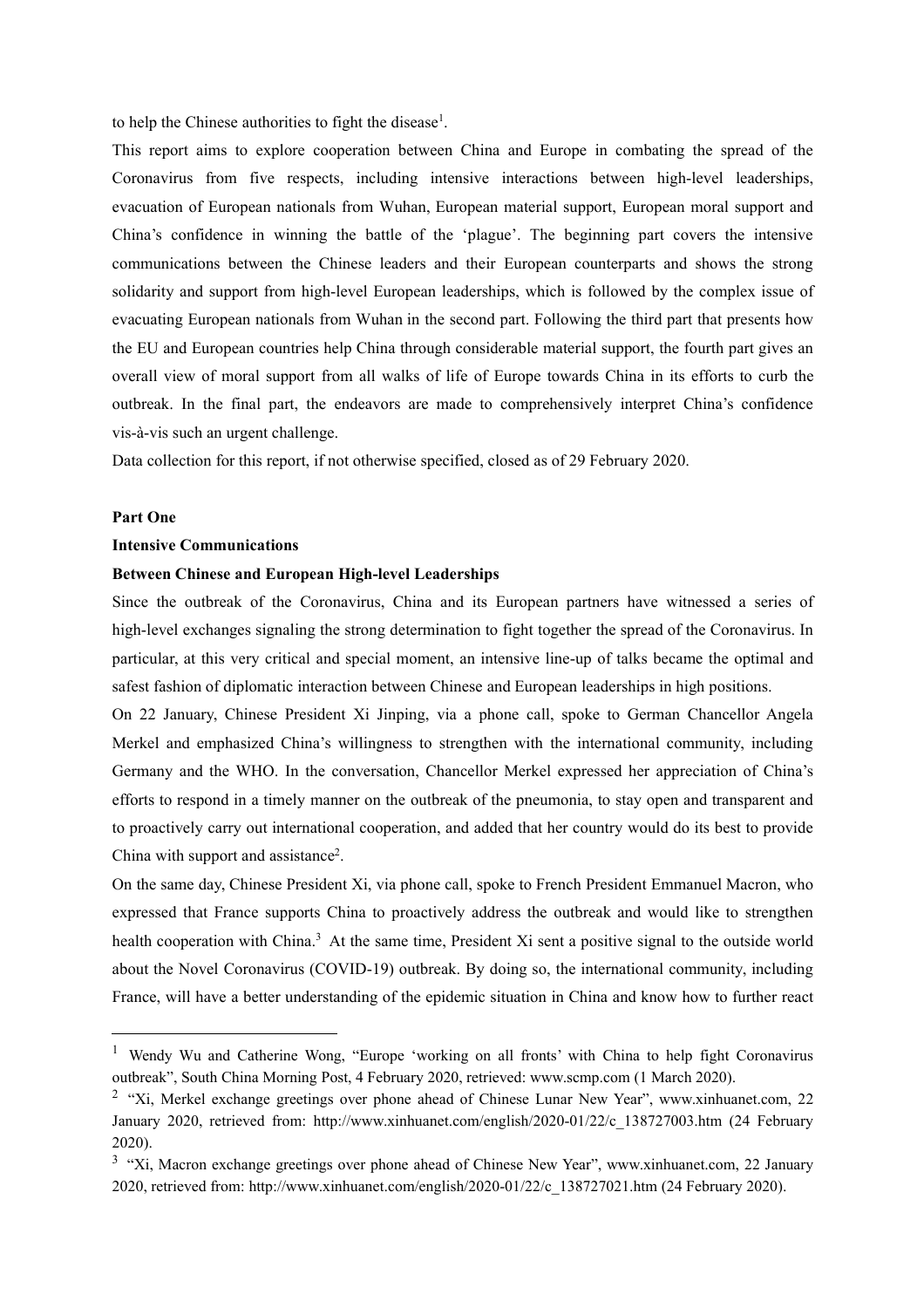to the epidemic in the following time, which also explains the significance of timely communications between high-level leaderships.

On 18 February, President Xi had a telephone conversation again with French President Macron who showed solidarity and support at this critical moment of China's fight against the epidemic outbreak<sup>[1](#page-4-0)</sup>. . President Macron called twice since the Coronavirus outbreak, which is widely interpreted as a strong sign of profound friendship between the two countries.

Following the second call between President Xi and President Macron, President Xi also talked with UK Prime Minister Boris Johnson on the phone and once again stressed China's firm stance and strong determination to fight against the virus. President Xi emphasized that "since the outbreak, China has put people's life and health first, fully leveraged the strengths of the Chinese system, and rallied the whole nation to fight the epidemic with the most comprehensive, rigorous and thorough measures"<sup>[2](#page-4-1)</sup>. .

Since the outset of the outbreak, President Xi "has used diplomacy to boost international confidence in the fight against the epidemic"<sup>[3](#page-4-2)</sup>. In the series of talks with high-level European leaderships, Chinese leaders keep sending important messages that the Chinese government has been making tremendous epidemic-control efforts and prioritizing the life, safety and health of its people, calling on international community and countries to recognize, respect and support China's continuous endeavors under the personal direction of President Xi Jinping and the professional recommendations from the WHO, and emphasizing China's transparency and openness to share the information and its confidence, capability and determination to win the battle against the Coronavirus. It is of great importance to keep international community and countries informed about China's efforts and Coronavirus situation in the country in order to gain time for getting prepared. At the same time, China highly appreciates and pays close attention to international support to and recognition of its efforts to combat the Coronavirus epidemic.

On 1 February, Chinese Premier Li Keqiang talked on the phone with European Commission President Ursula von der Leyen about the Novel Coronavirus outbreak [4](#page-4-3) . Premier Li made the position of the Chinese government very clear on the one hand that China has given top priority to its people's life, safety and health and was making every effort to ensure medical supplies and hoped on the other hand that the EU could facilitate China's emergency procurement of medical supplies from EU countries. Meanwhile, he also said that China is ready to strengthen information exchanges and cooperation with the international community. In response, Von der Leyen replied that the EU respects and recognizes China's

<span id="page-4-0"></span><sup>&</sup>lt;sup>1</sup> Ministry of Foreign Affairs of the People's Republic of China, "President Xi Jinping Speaks with French President Emmanuel Macron on the Phone", 18 February 2020, retrieved: https://www.fmprc.gov.cn (25 February 2020).

<span id="page-4-1"></span><sup>&</sup>lt;sup>2</sup> Ministry of Foreign Affairs of the People's Republic of China, "President Xi Jinping Speaks with UK Prime Minister Boris Johnson on the Phone", 18 February 2020, retrieved: https://www.fmprc.gov.cn (25 February 2020).

<span id="page-4-2"></span><sup>&</sup>lt;sup>3</sup> Cao Desheng, "Xi's diplomacy bolsters epidemic fight", 26 February 2020, China Daily, retrieved: http://www.chinadaily.com.cn/a/202002/26/WS5e5568f7a31012821727a43b.html (26 February 2020).

<span id="page-4-3"></span><sup>4</sup> China Global Television Network, "Chinese Premier Li holds phone call with European Commission president", youtube video, 1 February 2020, retrieved: <https://www.youtube.com/watch?v=nknipc4hwgo> (25 February 2020).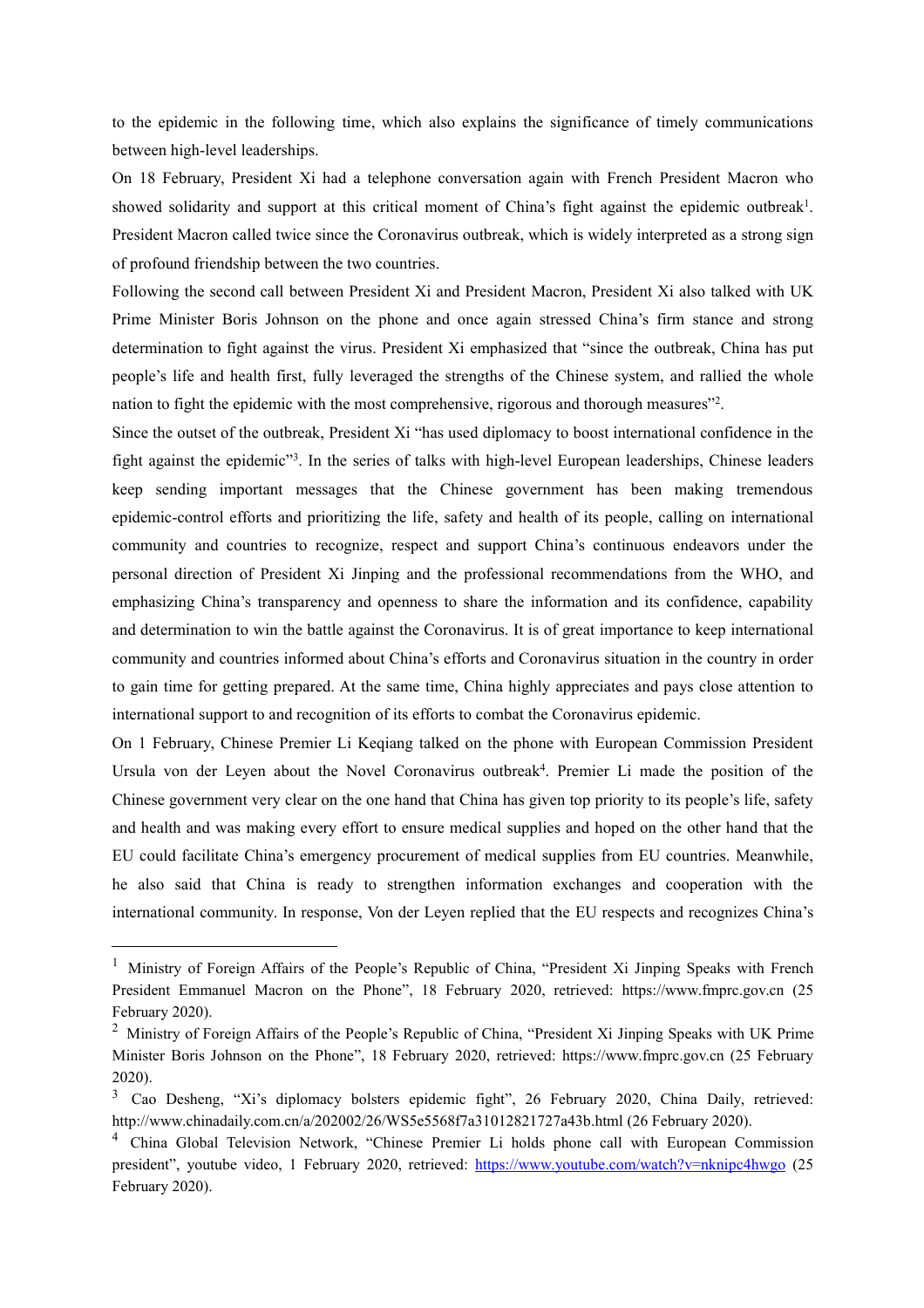containment measures and stands ready to try its best to help China and to coordinate with relevant Member States in terms of China's procurement of medical supplies. The same idea was also expressed during the phone conversation between Premier Li and Chancellor Merkel on 9 February. Premier Li hoped that Germany, along with international community, "can stay rational, support China's efforts in containing the epidemic, maintain normal bilateral exchanges, and strengthen international cooperation on public health security" and that necessary convenience is offered for China to purchase medical supplies through commercial channels [1](#page-5-0) . In response, Chancellor Merkel, acknowledging that the decisive measures taken by the Chinese government have earned strong support from Chinese people, said that Germany has never taken any excessive restrictive measures and reversely has coordinated with relevant EU Member States with an aim of helping China contain the outbreak<sup>[2](#page-5-1)</sup>. Besides, Premier Li sent an important and positive message that the Chinese government and its people have "confidence, resolution and ability to win the battle against the epidemic<sup>[3](#page-5-2)</sup>. .

On 4 February, Yang Jiechi, Member of the Political Bureau of the CPC Central Committee and Director of the Office of the Central Commission for Foreign Affairs, spoke to Mark Sedwill, Cabinet Secretary and National Security Adviser of the United Kingdom, on the phone, asking Sedwill to realize China's epidemic-control endeavors, respect professional recommendations from the WHO and protect UK-China cooperation [4](#page-5-3) . Sedwill replied that China's great efforts and efficiency are fully acknowledged by the UK, who shares and upholds the critical importance of pacifying the panicky public, and that the UK is ready to further its cooperation with China and try its best to maximize its assistance to China [5](#page-5-4) . On 14 February, following the event of China-Germany strategic dialogue on diplomacy and security in Berlin, Chinese State Councilor and Foreign Minister Wang Yi said at a joint press conference with his German counterpart Heiko Maas that "A concerted international response as well as mutual understanding, trust and support across borders is required to fight the novel Coronavirus epidemic" [6](#page-5-5) . In the interview with Reuters after the strategic dialogue, FM Wang Yi called for international cooperation by saying that "This

<span id="page-5-0"></span><sup>&</sup>lt;sup>1</sup> Beijing Review, "Chinese, German Leaders Hold Phone Talks on Novel Coronavirus", 10 February 2020, retrieved: http://www.bjreview.com/Latest\_Headlines/202002/t20200210\_800192303.html (25 February 2020).

<span id="page-5-1"></span><sup>&</sup>lt;sup>2</sup> Ibid., Beijing Review, "Chinese, German Leaders...", 10 February 2020.

<span id="page-5-2"></span><sup>&</sup>lt;sup>3</sup> Ministry of Foreign Affairs of the People's Republic of China, "Li Keqiang Holds Telephone Talks with President of European Commission Ursula von der Leyen", 1 February 2020, retrieved: https://www.fmprc.gov.cn (25 February 2020).

<span id="page-5-3"></span><sup>4</sup> Ministry of Foreign Affairs of the People's Republic of China, "Director of the Central Commission for Foreign Affairs Office Yang Jiechi Speaks to UK Cabinet Secretary and National Security Adviser on the Phone", 5 February 2020, retrieved: https://www.fmprc.gov.cn/mfa\_eng/zxxx\_662805/t1740696.shtml (25 February 2020). The UK left the EU on 31 January 2020 and is not an EU member state. However, the EU and the UK cooperated together in fighting the outbreak and particularly on the evacuation issue.

<span id="page-5-4"></span><sup>5</sup> China.org.cn, "Senior Chinese, British officials hold phone talks on Coronavirus, bilateral ties", 5 February 2020, retrieved: http://www.china.org.cn/world/Off\_the\_Wire/2020-02/05/content\_75673131.htm (25 February 2020).

<span id="page-5-5"></span><sup>&</sup>lt;sup>6</sup> Xin Hua, "Virus knows no boundaries', Chinese FM seeks global cooperation", The Express Tribune, 14 February 2020, retrieved: www.tribune.com.pk (25 February 2020).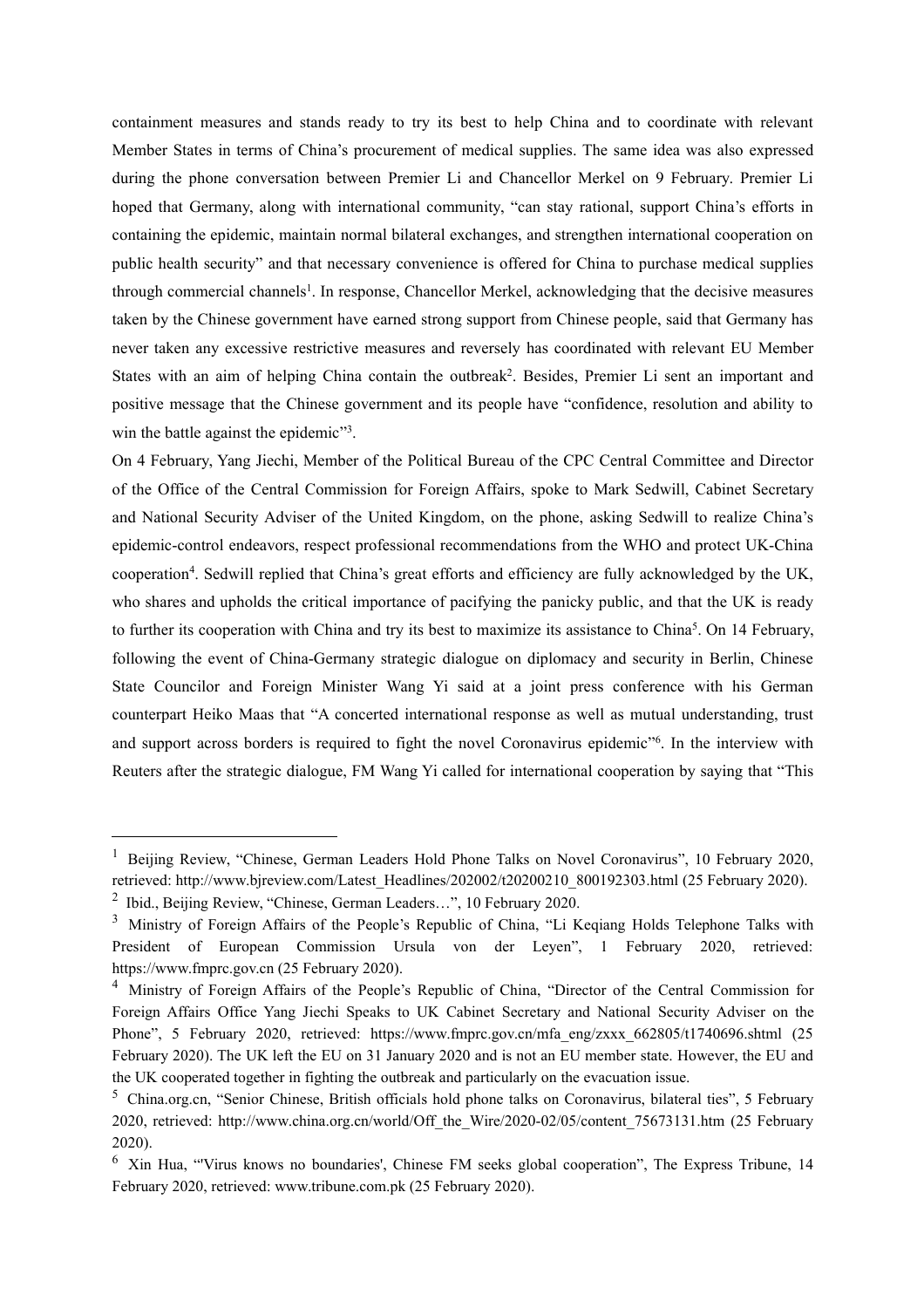disease knows no boundaries, [and] it requires a collective response from the international community"<sup>[1](#page-6-0)</sup>. . It not only takes the international community and international joint efforts to effectively bring the epidemic under control, but also needs international understanding regarding the epidemic-control measures that may lead to some travel restrictions temporarily.

The frequent high-level exchanges between Chinese and European leaderships have demonstrated that European partners extended continuous solidarity, support and sympathies for China and that both sides have intention of better promoting mutual understanding. Through these high-level communications, China is also seeking for international understanding of its efforts to fight against the virus. The Chinese government attaches great importance not merely to how Chinese citizens view its endeavors, but also to how the international public perceives its efforts. The international community is strongly hoped to recognize, understand and support China's efforts to bring the Coronavirus outbreak under control, and international opinions are highly valued and taken as a criterion of evaluating the work of the Chinese government.

#### **Part Two**

#### **China's Proactive Coordination**

#### **For the Evacuation of European Nationals**

The EU and its Member States have had intensive communications with Chinese authorities with regard to the evacuation of European nationals. However, it cannot be denied that repatriation is "a complex operation".[2](#page-6-1) It deals with various procedures, such as to screen, quarantine and even hospitalize evacuees. At the meantime, evacuation also deals with other issues, of which (dual) nationality stands out.

At the beginning days of the Coronavirus outbreak, Chinese authorities encouraged foreign nationals to stay indoors and take protection measures locally and did not suggest foreign countries to evacuate their nationals in a rush. This is partly because the then situation was not as serious as it became to be at a later time and partly because China was confident in bringing the outbreak under control. However, European countries proposed to repatriate their nationals when some of their nationals sent the request to leave China. One explanation for this scenario is that these countries worried about the safety and health of their expats, and the other explanation is that travel restrictions got stricter in China and lockdown areas were quickly expanded, which would make it difficult for European nationals to leave China if they wanted to do so afterwards.Consequently, when European countries insisted to evacuate theirnationals, the Chinese government chose to respect their decision to bring their nationals back home and proactively coordinated with them for the evacuation operation. Nevertheless, it needs to be noted that safety and well-being of foreign nationals in China are equally valued. As Chinese Vice FM Ma Zhaoxu conveyed, during the third briefing on the epidemic control of the COVID-19 on 19 February, FM Wang Yi's verbal message to

<span id="page-6-0"></span><sup>&</sup>lt;sup>1</sup> TODAY, "Epidemic under control' - Quotes from interview with senior China diplomat", 14 February 2020, retrieved: https://www.todayonline.com/world/epidemic-under-control-quotes-interview-senior-china-diplomat (25 February 2020).

<span id="page-6-1"></span><sup>2</sup> EURACTIV.com with AFP, "600 Europeans seeking to leave China amid virus: EU", 30 January 2020, retrieved: www.euractiv.com (29 February 2020).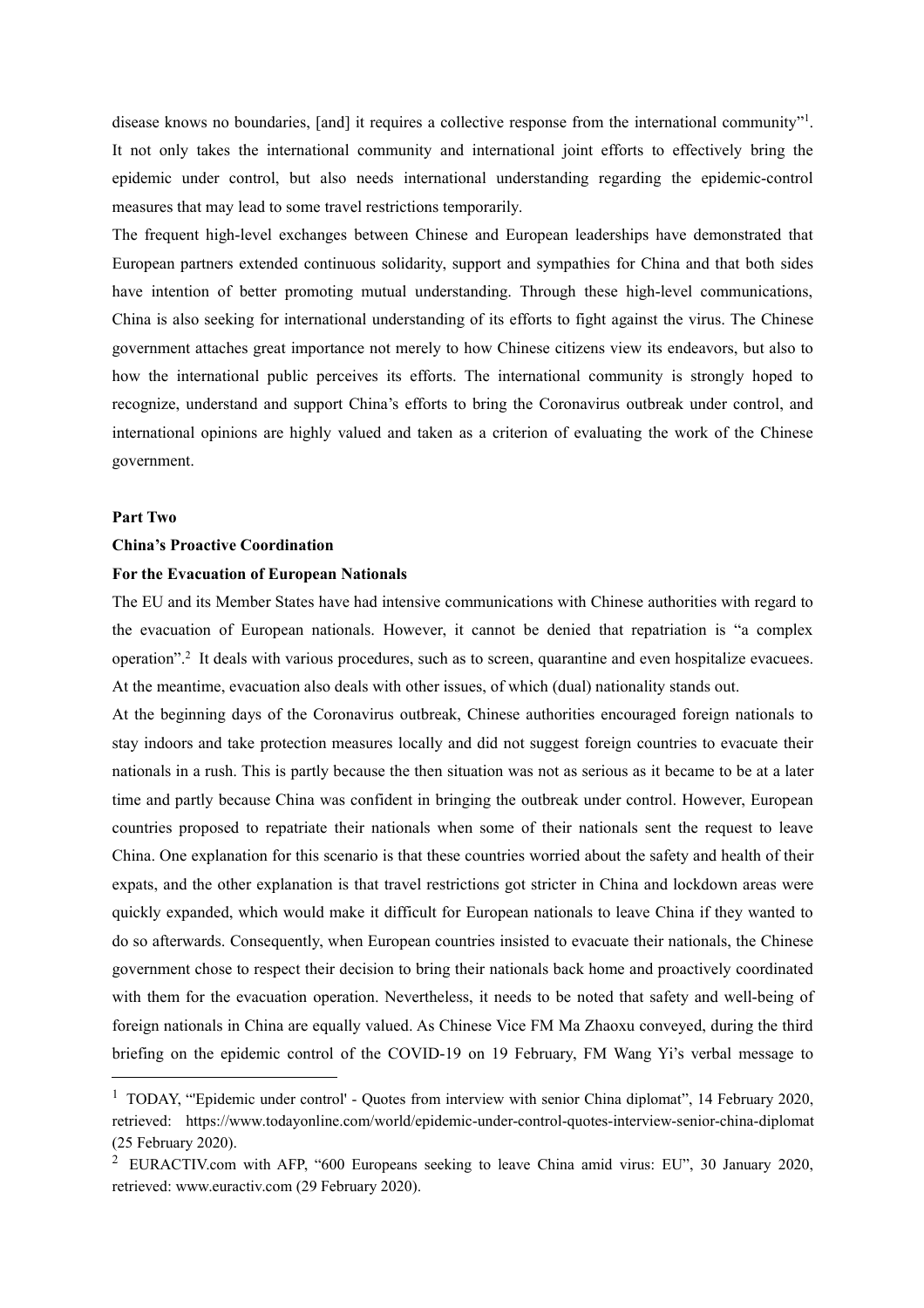diplomatic envoys in China that the Chinese government attaches great importance to and will take all the necessary measures to protect the safety and well-being of foreign nationals in China<sup>[1](#page-7-0)</sup>. .

Evacuation work is not easy. That's why divergent opinions on the issue exist. Le Figaro news reported<sup>[2](#page-7-1)</sup>,  $,$ Beijing resisted European countries' efforts to evacuate their nationals and saw this operation as distrust of China's capability of tackling the crisis. This possibility cannot be ruled out considering the complexity of evacuating foreign nationals. However, on 28 January, following a request for assistance from the European Commission to provide consular support to EU citizens in Wuhan, France activated the EU Civil Protection Mechanism, under which the Commission could cover the cost of the two flights planned for repatriations, in order to coordinate the repatriation of European nationals from Wuhan (the epicentre of the epidemic) [3](#page-7-2) . According to the EU commissioner forcrisis management Janez Lenarčič, "There are a number of EU citizens in China who would like to leave the country, the current number is about 600, and they cannot do so at the moment," and those affected come from Austria, Belgium, Bulgaria, Germany, Spain, Finland, France, Italy, Latvia, the Netherlands, Poland, Portugal, Romania and Britain.<sup>[4](#page-7-3)</sup> By the time, some non-EU Member States also participated in the Mechanism, including Iceland, Norway, Serbia, North Macedonia, Montenegro and Turkey [5](#page-7-4) . The European Commission has been playing an important role in coordinating the evacuation work both among the EU member states and with Chinese authorities. More importantly, the Commission provides generous funding to EU Member States to cover up to 75% of the transport costs of these repatriation flights via the EU Civil Protection Mechanism, and its 24/7 Emergency Response Coordination Centre has been coordinating repatriation flights with EU MSs [6](#page-7-5) .

While the US evacuated first on 28 January (and then on 30 January and 2 February), France is the first EU country repatriating its citizens. However, France would first evacuate nationals without symptoms and then those showing symptoms at a later, though without giving specified date [7](#page-7-6) . The requirements for evacuation are French citizenship and good health condition. The first evacuation flight carrying 180 evacuees left Wuhan to Marseille on 30 January, the second one with 291 evacuees took the same route on 2 February, and the third one with 28 French nationals and 36 foreigners landed in Paris from Wuhan on

<span id="page-7-0"></span><sup>&</sup>lt;sup>1</sup> Ministry of Foreign Affairs of the People's Republic of China, "State Councilor and Foreign Minister Wang Yi's Verbal Message to Diplomatic Envoys in China", 21 February 2020, retrieved: https://www.fmprc.gov.cn (26 February 2020).

<span id="page-7-1"></span><sup>&</sup>lt;sup>2</sup> Sébastien Falletti, "Coronavirus: la Chine renâcle à l'évacuation des Français de Wuhan", Le Figaro, 29 January 2020, retrieved: www.lefigaro.fr (29 February 2020).

<span id="page-7-2"></span><sup>&</sup>lt;sup>3</sup> EURACTIV.com with AFP, "600 Europeans seeking to leave China amid virus: EU", 30 January 2020, retrieved: www.euractiv.com (29 February 2020).

<span id="page-7-3"></span><sup>&</sup>lt;sup>4</sup> Ibid., EURACTIV.com with AFP, "600 Europeans seeking...", 30 January 2020.

<span id="page-7-4"></span><sup>5</sup> European Commission, "Coronavirus: EU Civil Protection Mechanism activated for the repatriation of EU citizens", Press release, Brussels, 28 January 2020, retrieved: www.ec.europa.eu (29 February 2020).

<span id="page-7-5"></span><sup>6</sup> European Commission, "The EU's Response to COVID-19", 24 February 2019, retrieved: https://ec.europa.eu/commission/presscorner/detail/en/qanda\_20\_307 (26 February 2020). For details about the number of repatriated citizens and flights, see the website of the European Commission.

<span id="page-7-6"></span><sup>7</sup> U.S.News, "Countries Evacuating Nationals From Coronavirus-Hit Areas", 17 February 2020, retrieved: www.usnews.com (27 February 2020).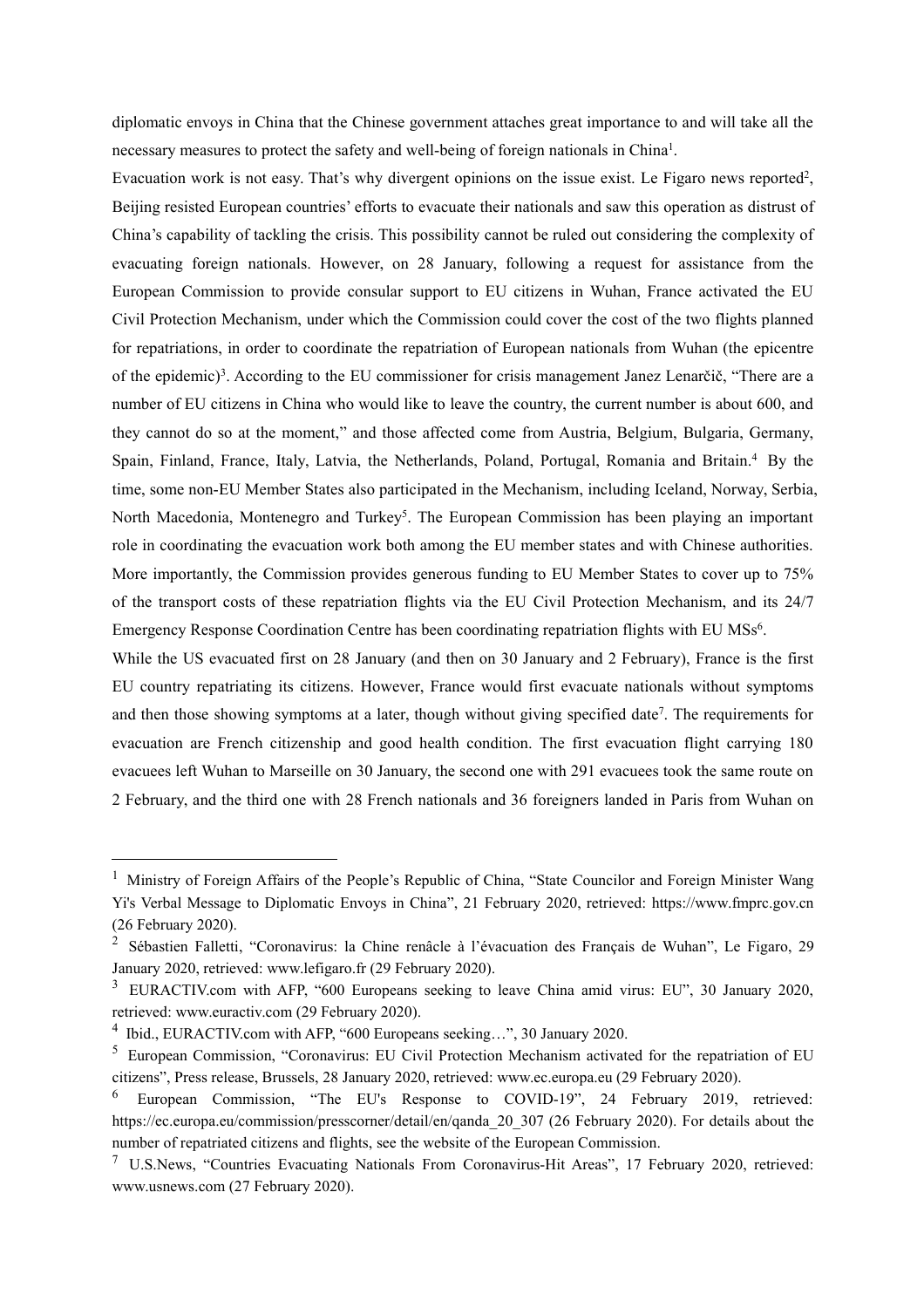21 February [1](#page-8-0) . When the evacuees arrived in France, at the request of the countries concerned, most European nationals were transferred to their countries of origin.[2](#page-8-1) To leave Coronavirus-hit Wuhan was considered as a precautionary containment measure by the French Consulate General in Wuhan, who was in conjunction with the Chinese authorities.<sup>[3](#page-8-2)</sup> Most importantly, the French Ministry for Europe and Foreign Affairs' Crisis and Support Center (CDCS) coordinated and led the repatriation operation in coordination with the Ministry for Solidarity and Health, the Ministry for the Armed Forces, and the Ministry of the Interior on the one hand, and in close coordination with foreign partners, notably EU institutions and its member states and the third countries concerned on the other hand.[4](#page-8-3) For instance, French Minister for Europe and Foreign Affairs Jean-Yves Le Drian had talked about the repatriation with his Chinese counterpart FM Wang Yi. So far, three evacuation flights successfully carried French nationals back to French territory. Le Drian "hailed Chinese authorities for assisting the departures of all French nationals who wanted to leave," [5](#page-8-4) and "France wishes to underscore the effective cooperation with the Chinese authorities that made the smooth conduct of this operation possible." [6](#page-8-5) However, all French diplomatic personnel are not back in France, but Minister said that "If by chance there are difficult cases suspected, a medical plane will be sent."7 [7](#page-8-6)

Likewise, the British Foreign and Commonwealth Office (FCO) has been proactively taking measures. On 29 January, a British Foreign Office spokesperson said, "We continue working urgently to organise a flight to the UK as soon as possible" and "remain in close contact with the Chinese authorities and conversations are ongoing at all levels" [8](#page-8-7) . Encouraging to leave China became one of the first precaution measures taken by the British side. As the foreign secretary Dominic Raad said in a statement that: "We now advise British nationals in China to leave the country if they can, to minimise their risk of exposure to the virus."<sup>[9](#page-8-8)</sup> However, Britons in China are not so happy with this unplanned advice of 'if they can'. Some British expats said, the advice left them 'baffled' and put them 'in an impossible position'. The Shadow Foreign Secretary, Emily Thornberry, also accused British government of abandoning Britons, saying that

<span id="page-8-0"></span><sup>&</sup>lt;sup>1</sup> Finnish Broadcasting Company, "Finns arrive in France after repatriation from Wuhan", 21 February 2020, retrieved: www.yle.fi (1 March 2020). This is the source for the information about the third French evacuation operation.

<span id="page-8-1"></span><sup>&</sup>lt;sup>2</sup> French Ministry for Europe and Foreign Affairs, "Coronavirus (2019-nCoV) – Repatriation operations involving direct flights organized by France", 2 February 2020, retrieved: www.diplomacie.gouv.org.fr (1 March 2020).

<span id="page-8-2"></span><sup>&</sup>lt;sup>3</sup> Consulat général de France à Wuhan, «Coronavirus 2019-nCov «, 26 January 2020, retrieved : www.cn.ambafrance.org (28 February 2020).

<span id="page-8-3"></span><sup>4</sup> Ibid., French Ministry for Europe and Foreign Affairs, "Coronavirus (2019-nCoV)…", 2 February 2020.

<span id="page-8-4"></span><sup>5</sup> RFI, "Second plane of evacuees from China lands in France", 2 February 2020 (updated on 3 Feb.), retrieved: www.rfi.fr (1 March 2020).

<span id="page-8-5"></span><sup>6</sup> Ibid., French Ministry for Europe and Foreign Affairs, "Coronavirus (2019-nCoV)…", 2 February 2020.

<span id="page-8-6"></span><sup>7</sup> RFI, "Second plane of evacuees from China lands in France", 2 February 2020 (updated on 3 Feb.), retrieved: www.rfi.fr (1 March 2020).

<span id="page-8-7"></span><sup>8</sup> GOV.UK, "UK assisted departure from Wuhan, China: Foreign Office statement", 29 January 2020, retrieved: www.gov.uk (27 February 2020).

<span id="page-8-8"></span><sup>9</sup> Aamna Mohdin, Lily Kuo, Patrick Wintour and Jedidajah Otte, "Coronavirus crisis: Raab urges Britons to leave China", The Guardian, 4 February 2020, retrieved: www.theguardian.com (27 February 2020).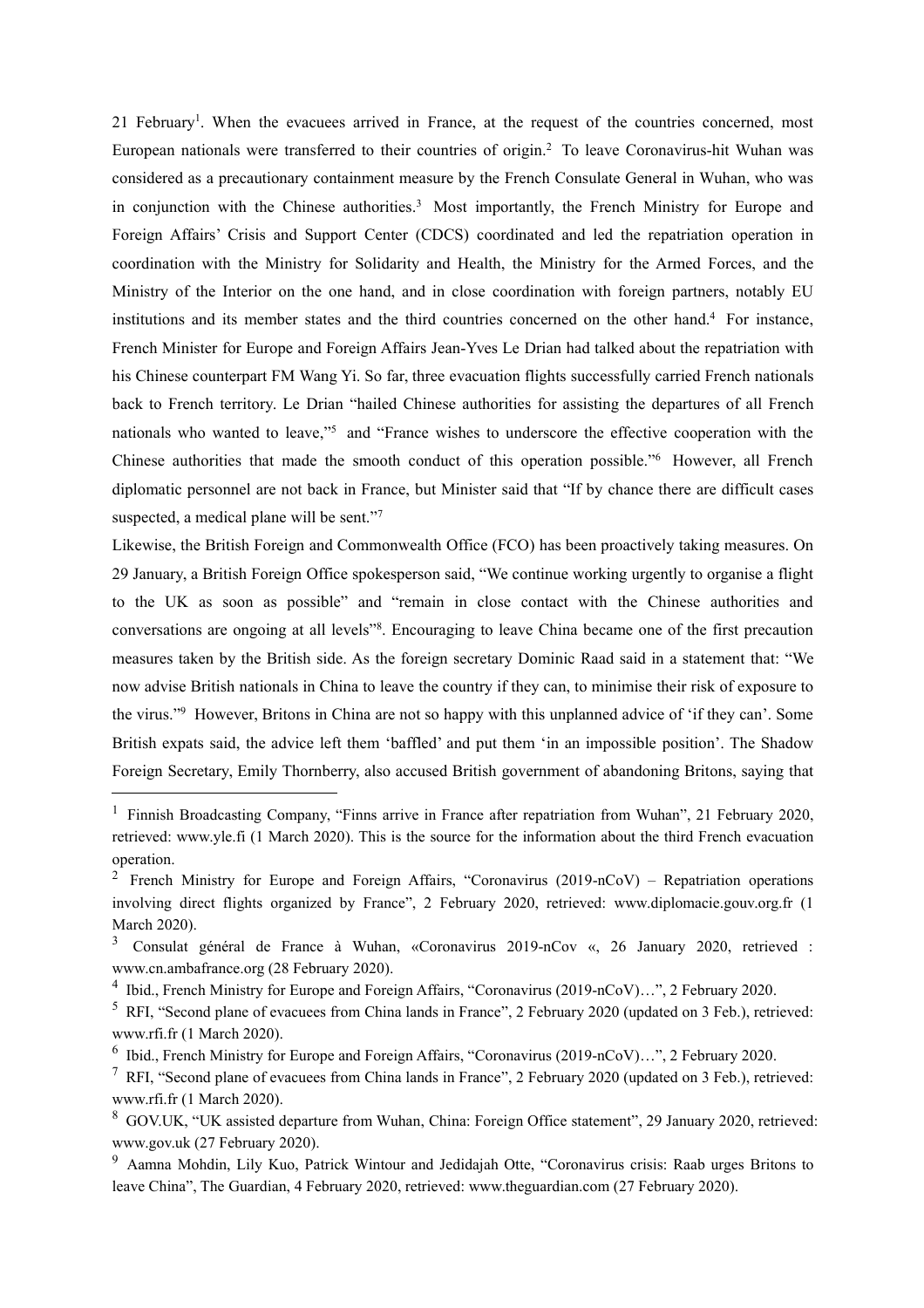"How on earth has the Foreign Office not got plans and protocols in place for how these crises are managed." [1](#page-9-0) Apparently, the British Foreign Office underestimated the complexity of evacuation. Exiting from China for expatsis neither an easy nor a simple issue because a series of concerns need to be clarified, including job arrangement, children's schooling and families. On the other hand, the British Foreign Office advises "against all travel to Hubei Province and all but essential travel to the rest of mainland China<sup>3[2](#page-9-1)</sup> so as to reduce the risks of being infected and the pressure for local medical equipment. The recommended ban was partly due to concerns that "the Chinese government is struggling to control the spread of the virus, but also because of the dwindling number of British officials who remain in the country" [3](#page-9-2) . In doing so, the burden for China can also be abated.

On 31 January, the first evacuation flight left Coronavirus-hit Wuhan for RAF Brize Norton, from where eighty-three Britons were transported to Arrowe Park Hospital by bus and the remaining twenty-seven non-British evacuees (including 4 Danish citizens and one Norwegian) later landed in Spain, which was processed by EU countries [4](#page-9-3) . The first evacuation flight was ensured after the original one planned for Thursday (one day before) failed to get clearance from Chinese authorities [5](#page-9-4) . As there are not so many Spanish expats in Wuhan, Spain took a joint evacuation action with the UK. This is clearly in line with what Spain's Ministry of Foreign Affairs said that "Close coordination is being carried out with the rest of the European partners to expedite the necessary procedures, and also with the Chinese authorities in compliance with the sanitary protocols required for repatriation." [6](#page-9-5) On 8 February, the British Foreign and Commonwealth Office chartered a second evacuation flight to repatriate British and other European nationals from Wuhan with over 200 passengers on board totally,<sup>[7](#page-9-6)</sup> which landed at a Royal Air Force base in central England on 9 February [8](#page-9-7) . It took lots of efforts to witness the safe scenarios of the evacuation flights, just as what Matt Crow, First Secretary (Foreign and Security Policy) at the UK Embassy in Beijing, said that "Our colleagues in Beijing and London had been working long hours for many days to make the flight happen, building up good relationships with the local authorities and sorting out much

<span id="page-9-0"></span><sup>&</sup>lt;sup>1</sup> Ibid., Aamna Mohdin, Lily Kuo, Patrick Wintour and Jedidajah Otte, "Coronavirus crisis...", 4 February 2020.

<span id="page-9-1"></span><sup>&</sup>lt;sup>2</sup> GOV.UK, "Coronavirus outbreak: flights from China", 5 February 2020, news story, retrieved: https://www.gov.uk/government/news/corona-virus-outbreak-flights-from-china (27 February 2020).

<span id="page-9-2"></span><sup>&</sup>lt;sup>3</sup> Ibid., Aamna Mohdin, Lily Kuo, Patrick Wintour and Jedidajah Otte, "Coronavirus crisis...", 4 February 2020.

<span id="page-9-3"></span><sup>4</sup> According to the website of GOV.UK, there are 41 foreign nationals in the evacuation flights, but the number of 83 British nationals are confirmed and the same in different media.

<span id="page-9-4"></span><sup>&</sup>lt;sup>5</sup> ITV News, "Evacuated Britons to land in UK after flight from Coronavirus-hit Wuhan", 31 January 2020, retrieved: https://www.itv.com (27 February 2020).

<span id="page-9-5"></span><sup>6</sup> Tara John and Tatiana Arias, "These countries have evacuated citizens from Wuhan because of the Coronavirus", 29 January 2020, retrieved: www.edition.cnn.com (27 February 2020).

<span id="page-9-6"></span> $\frac{7}{10}$  GOV.UK, "Evacuation plane departs Wuhan for UK", Press release, 8 February 2020, retrieved: https://www.gov.uk/government/news/evacuation-plane-departs-wuhan-for-uk (27 February 2020).

<span id="page-9-7"></span><sup>8</sup> U.S.NEWS, "Countries Evacuating Nationals From Coronavirus-Hit Areas", 17 February 2020, retrieved: www.usnews.com (27 February 2020).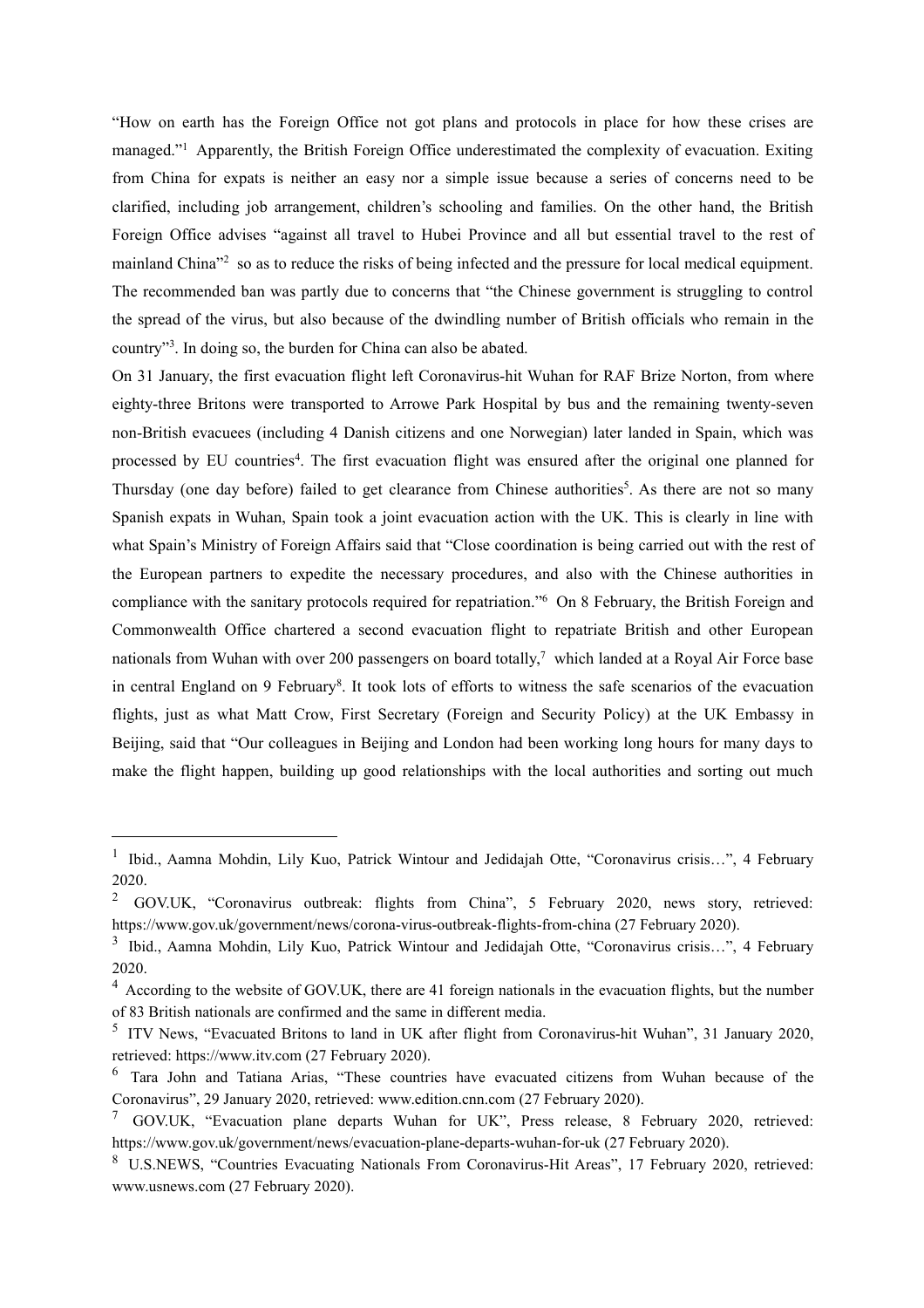needed medical supplies with help from our colleagues across the world." [1](#page-10-0)

Following the UK evacuation, the German government sent a military flight and repatriated 102 German citizens and [2](#page-10-1)2 their dependents from Wuhan to Frankfurt on 1 February<sup>2</sup>, but two evacuees were confirmed positive at the designated hospital in Frankfurt. By 16 February, it is said that all these evacuees were released and reunited with their families after they finished two weeks of quarantine in Germersheim<sup>[3](#page-10-2)</sup>. On 9 February, twenty German evacuees as the second evacuation group arrived in Berlin from Wuhan via Oxford by a British charter jet also carrying some 200 Britons and other European citizens and by a connection flight respectively [4](#page-10-3) . The third evacuation flight, which is a gray Air Force Airbus, took off by carrying 1[5](#page-10-4) Germans from Wuhan to Stuugart on 21 February.<sup>5</sup> Given that Chinese side helped and coordinated on German repatriation, Chancellor Merkel extended her thanks to Chinese government for supporting and helping German expats in China [6](#page-10-5) .

On 31 January, Italy became the first European country to declare state of emergency (by Italian Council of Ministers) for six months in a response to the first two Coronavirus infections in the country.[7](#page-10-6) As these two cases are from Coronavirus-hit Wuhan and visiting Rome via Milan and Parma, it made the community atmosphere tense in a sudden. On the other hand, according to the Italian Ministry of Foreign Affairs and International Cooperation, the Italian community in China is composed of over 11,600 people, over 80 of which are in the area of Wuhan, of which approximately 70 Italian nationals requested to leave Wuhan<sup>[8](#page-10-7)</sup>. Thus, it urged the Italian government to take proper and prompt measures and bring them home with an aim of protecting the safety and health of Italian expats. It is said that the Ministry of Foreign Affairs of Italy made the evacuation plan and communicated the plan with Wuhan-based Italian nationals, who were said to refuse Italian government's offer as they considered it risky to evacuate together with French citizens (who were supposed to move from Wuhan to Changsha by bus), which is Italy's original

<span id="page-10-0"></span><sup>&</sup>lt;sup>1</sup> GOV.UK, "My pride in evacuation of Coronavirus Britons from Wuhan – Matt Crow", 27 February 2020, retrieved: www.gov.uk (27 February 2020).

<span id="page-10-1"></span><sup>2</sup> Xu Qingyang, "浅析新冠疫情下外国撤侨行动[An Analysis of Evacuation of Foreign Nationals since the Coronavirus Outbreak]", 18 February 2020, retrieved: www.pkulaw.com (28 February 2020).

<span id="page-10-2"></span> $3$  "德9名新冠肺炎患者出院首批撤侨归国者结束隔离[9 infected patients were discharged from hospital and all the evacuees of the first evacuation flight finished their quarantine]", 18 February 2020, retrieved: [www.chinanews.com](http://www.chinanews.com) (28 February 2020).

<span id="page-10-3"></span><sup>&</sup>lt;sup>4</sup> Imanuel Marcus, "German Evacuees from Wuhan Arrive in Berlin", The Berlin Spectator, 22 February 2020, retrieved: www.berlinspectator.com (28 February 2020).

<span id="page-10-4"></span><sup>5</sup> Tobias Becker, Violetta Sadri, Melissa Sperber and Jason Blaschke, "CORONAVIRUS: SO GEHT'S DEN CHINA-RÜCKKEHRERN IM QUARANTÄNE-HOTEL [Coronavirus: How are the China Returnees in the Quarantine Hotel]", 24 February 2020, retrieved: www.echo24.de (1 March 2020).

<span id="page-10-5"></span><sup>&</sup>lt;sup>6</sup> The State Council of the People's Republic of China, "Premier Li, German chancellor hold phone talks on anti-epidemic campaign", 9 February 2020, retrieved: http://english.www.gov.cn/premier/news/202002/09/content\_WS5e4026b9c6d0a585c76cad43.html (25 February 2020).

<span id="page-10-6"></span><sup>&</sup>lt;sup>7</sup> RT, "Italian Council of Ministers declares state of emergency due to Coronavirus health risk", 31 January 2020, retrieved: [www.rt.com](http://www.rt.com) (27 February 2020).

<span id="page-10-7"></span><sup>&</sup>lt;sup>8</sup> Italian Ministry of Foreign Affairs and International Cooperation, "Statement to the press by Minister Luigi Di Maio on the Coronavirus", 31 January 2020, retrieved: [www.esteri.it](http://www.esteri.it) (27 February 2020).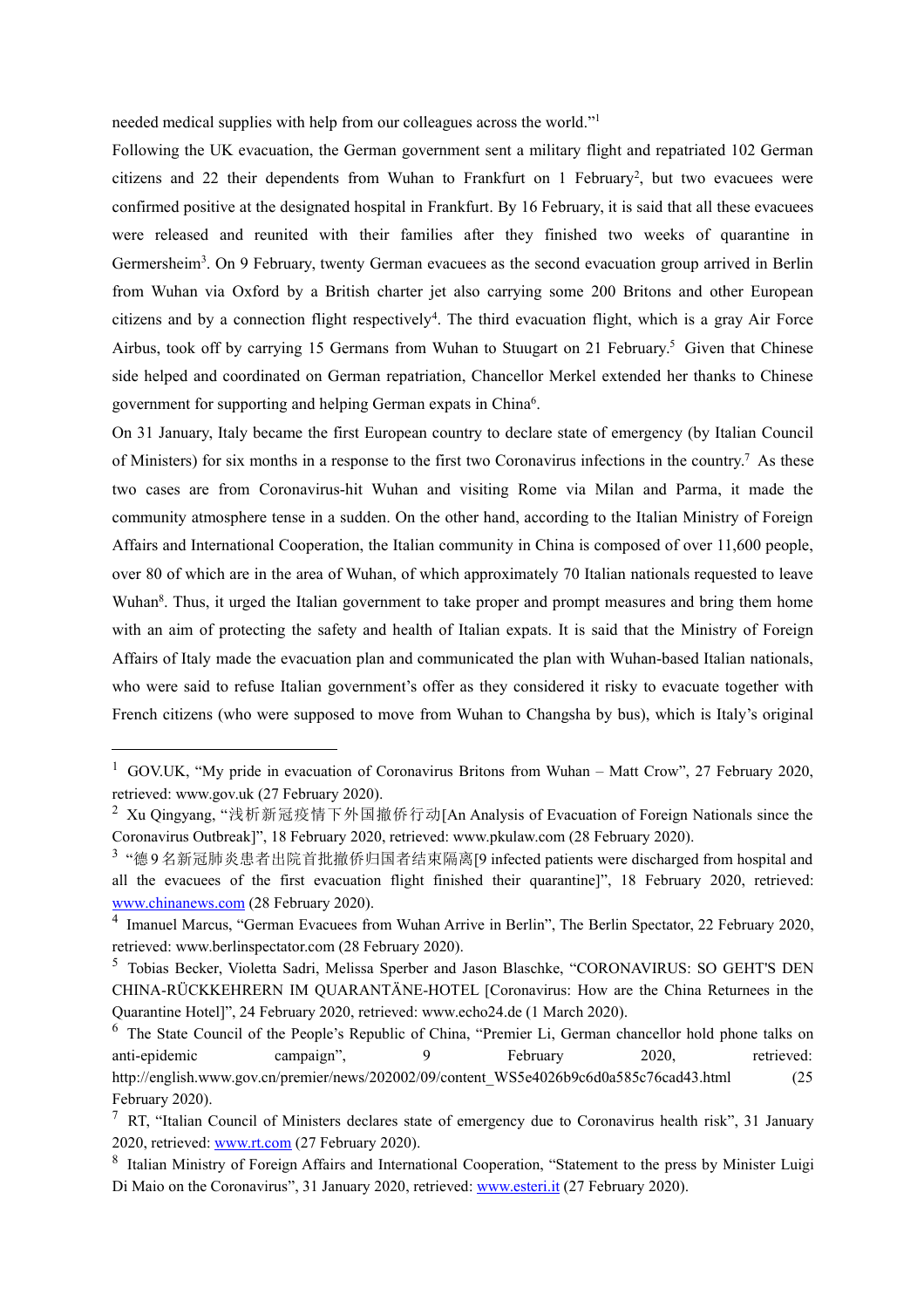plan (to cooperate with France). The Italian government's first evacuation flight carrying 56 Italian nationals from Wuhan took off on Sunday night and landed at the military airport near Rome on 3 February<sup>[1](#page-11-0)</sup>. Another ten Italians chose to stay in Wuhan and one had to stay in a local hospital due to a fever<sup>[2](#page-11-1)</sup>. On the same day, at the Foreign Ministry, Italian FM Luigi Di Maio received Chinese Ambassador in Rome, Li Junhua, pledged Italy's heartfelt support to China to cope with the emergency, and thanked Ambassador Li for the collaboration by the Chinese Authorities in repatriating the Italian expats from Wuhan and the surrounding towns<sup>[3](#page-11-2)</sup>. .

There are many other European nationals living in Wuhan and Hubei. However, considering the less population of each country, these countries chose to cooperate with major EU countries. As Dutch Foreign Minister Stef Blok said, The Netherlands is preparing the voluntary evacuation of 20 Dutch nationals and their families from Hubei and is finalizing arrangements with EU partners and Chinese authorities [4](#page-11-3) . For detailed information about the evacuation of European nationals, see the Table 2.1 below.

| <b>Table 2.1: Evacuation of European Nationals from Wuhan</b> |      |           |                     |                |                        |                   |  |  |  |  |  |
|---------------------------------------------------------------|------|-----------|---------------------|----------------|------------------------|-------------------|--|--|--|--|--|
| <b>Departure</b>                                              |      | Countrie  | <b>Destinations</b> | Flight         | <b>No. of Evacuees</b> | <b>Quarantine</b> |  |  |  |  |  |
| Date                                                          |      | S         |                     |                |                        |                   |  |  |  |  |  |
| 30                                                            | Jan. | France    | Wuhan-Istres        | French         | 180 in total           | Carry-le-Rou      |  |  |  |  |  |
| 2020                                                          |      |           | , Marseille         | military plane |                        | et                |  |  |  |  |  |
| 31                                                            | Jan. | <b>UK</b> | Wuhan-Oxfo          | Air<br>Wamos   | 83 Britons             | Arrowe Park       |  |  |  |  |  |
| 2020                                                          |      |           | rd, England         | plane          |                        | Hospital          |  |  |  |  |  |
|                                                               |      |           |                     |                | 27 Non-British         |                   |  |  |  |  |  |
| 1                                                             | Feb. | Germany   | Wuhan-Fran          | air<br>German  | 124<br>Germans         | Germersheim       |  |  |  |  |  |

<span id="page-11-0"></span><sup>&</sup>lt;sup>1</sup> TheLocal, "Coronavirus: Italians evacuated from China quarantined in Rome", 3 February 2020, retrieved: www.thelocal.it (27 February 2020).

<span id="page-11-1"></span><sup>2</sup> LaRepubblica, "Coronavirus, test negativo su un paziente irlandese sbarcato ieri a Civitavecchia. Tutte le notizie: le vittime salgono a 361", 3 February 2020, retrieved: www.repubblica.it (27 February 2020).

<span id="page-11-2"></span><sup>&</sup>lt;sup>3</sup> Italian Ministry of Foreign Affairs and International Cooperation, "Meeting of Foreign Minister Luigi Di Maio with the Ambassador in Rome of the People's Republic of China, Li Junhua", 3 February 2020, retrieved: www.esteri.it (27 February 2020).

<span id="page-11-3"></span><sup>4</sup> U.S.News, "Countries Evacuating Nationals From Coronavirus-Hit Areas", 17 February 2020, retrieved: www.usnews.com (27 February 2020).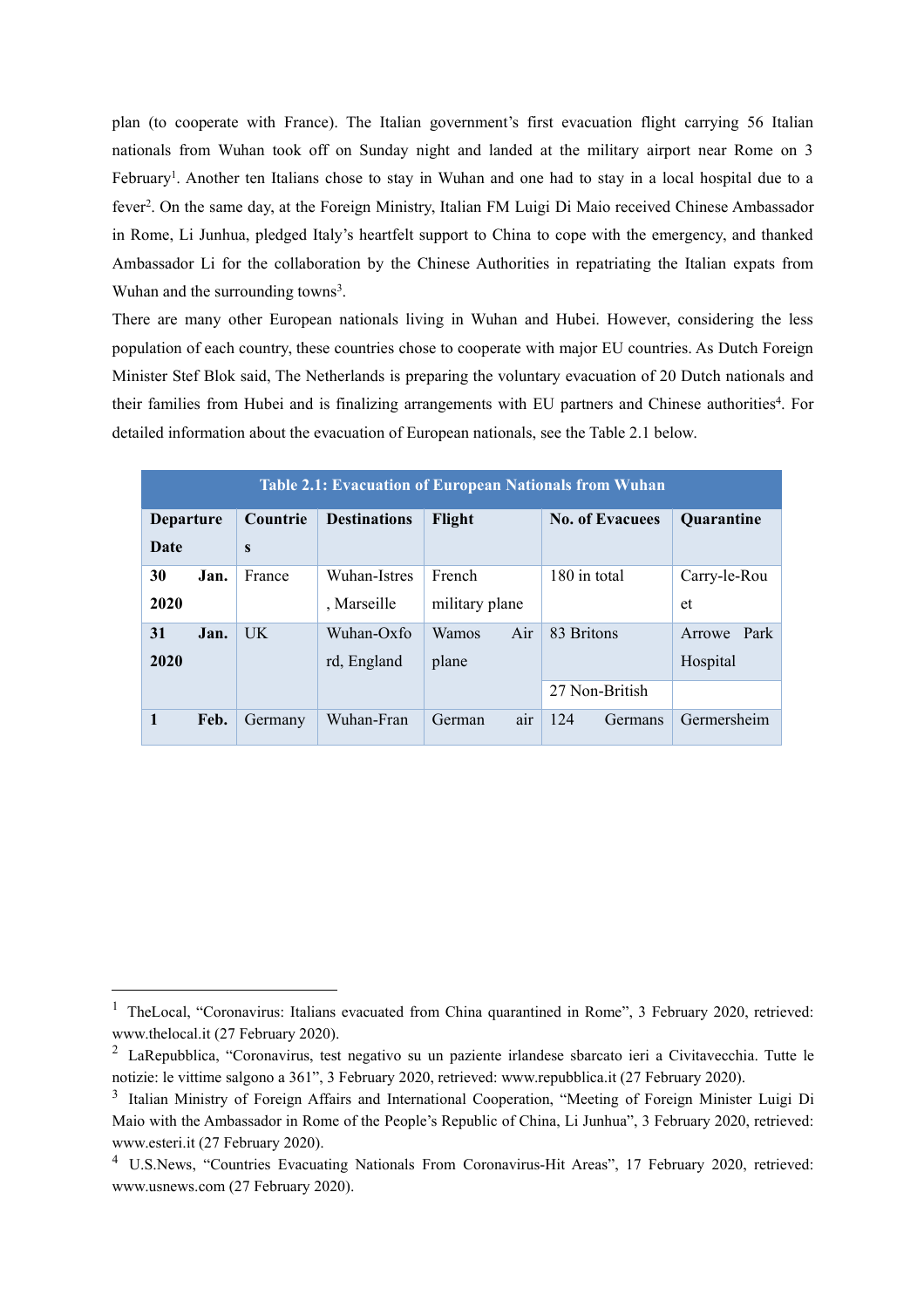| 2020           |      |                                                                                     | kfurt        | force                  | $20+$<br>and                |                            |  |  |
|----------------|------|-------------------------------------------------------------------------------------|--------------|------------------------|-----------------------------|----------------------------|--|--|
|                |      |                                                                                     |              |                        | foreigners                  |                            |  |  |
| $\mathbf{2}$   | Feb. | France                                                                              | Wuhan-Istres | French civilian        | French<br>64                | site<br>$\mathbf{A}$<br>at |  |  |
| 2020           |      |                                                                                     | , Marseille  | plane                  | nationals out of            | nearby                     |  |  |
|                |      |                                                                                     |              | Airbus A380            | $291$ evacuees <sup>1</sup> | Aix-en-Prove               |  |  |
|                |      |                                                                                     |              |                        |                             | nce                        |  |  |
| $\overline{2}$ | Feb. | Italy                                                                               | Wuhan-Rom    | Government's           | 56<br>Italian               | In a military              |  |  |
| 2020           |      |                                                                                     | ${\rm e}$    | repatriation           | nationals                   | hospital                   |  |  |
|                |      |                                                                                     |              | flight                 |                             |                            |  |  |
| 8              | Feb. | <b>UK</b>                                                                           | Wuhan-Oxfo   | <b>British</b><br>jet; | Ca. 200 Britons             | Oxford                     |  |  |
| 2020           |      |                                                                                     | rd           | from Oxford to         | 20 Germans                  | Berlin                     |  |  |
|                |      |                                                                                     |              | Berlin<br>by           | Other Europeans             |                            |  |  |
|                |      |                                                                                     |              | another flight         |                             |                            |  |  |
| 20             | Feb. | France                                                                              | Wuhan-Paris  | An                     | 28<br>French                | Normandy                   |  |  |
| 2020           |      |                                                                                     |              | EU-organized           | 26<br>people,               |                            |  |  |
|                |      |                                                                                     |              | French                 | foreigners                  |                            |  |  |
|                |      |                                                                                     |              | evacuation             | including Finns             |                            |  |  |
|                |      |                                                                                     |              | flight                 |                             |                            |  |  |
| 21             | Feb. | Germany                                                                             | Wuhan-Stutt  | Air<br>Force           | 15 Germans                  | Esslingen                  |  |  |
| 2020           |      |                                                                                     | gart         | Airbus                 |                             |                            |  |  |
|                |      |                                                                                     |              |                        |                             |                            |  |  |
| <b>Note</b>    |      | In all cases, a fortnight quarantine is required immediately upon their arrivals in |              |                        |                             |                            |  |  |
|                |      | final destinations. Departure date refers to the take-off time in China.            |              |                        |                             |                            |  |  |

**Source: Elaborated by the author from open data.**

## **Part Three Material Support from the European Union And European Countries**

<span id="page-12-0"></span><sup>1</sup> 254 passengers: 64 French nationals and eligible persons as well as 190 foreigners, including 135 nationals from the EU (Austria, Belgium[9], Bulgaria, Croatia, Denmark, Estonia, Finland, Greece, Hungary, Italy, Latvia, the Netherlands, Poland, Portugal, Czech Republic, Romania, Slovakia and Sweden) and 55 nationals of third countries (Brazil, Georgia, North Macedonia, Mauritius, Mexico, Peru, the United Kingdom, Rwanda, Serbia, the Seychelles and Switzerland); 37 support staff, including 31 French nationals (25 government officials and 6 employees of the aircraft charter company) and 6 consular officials of third countries; The two evacuation planes (twice) chartered by the French government also delivered medical equipment to Wuhan, donated by France to China to help address the Coronavirus crisis.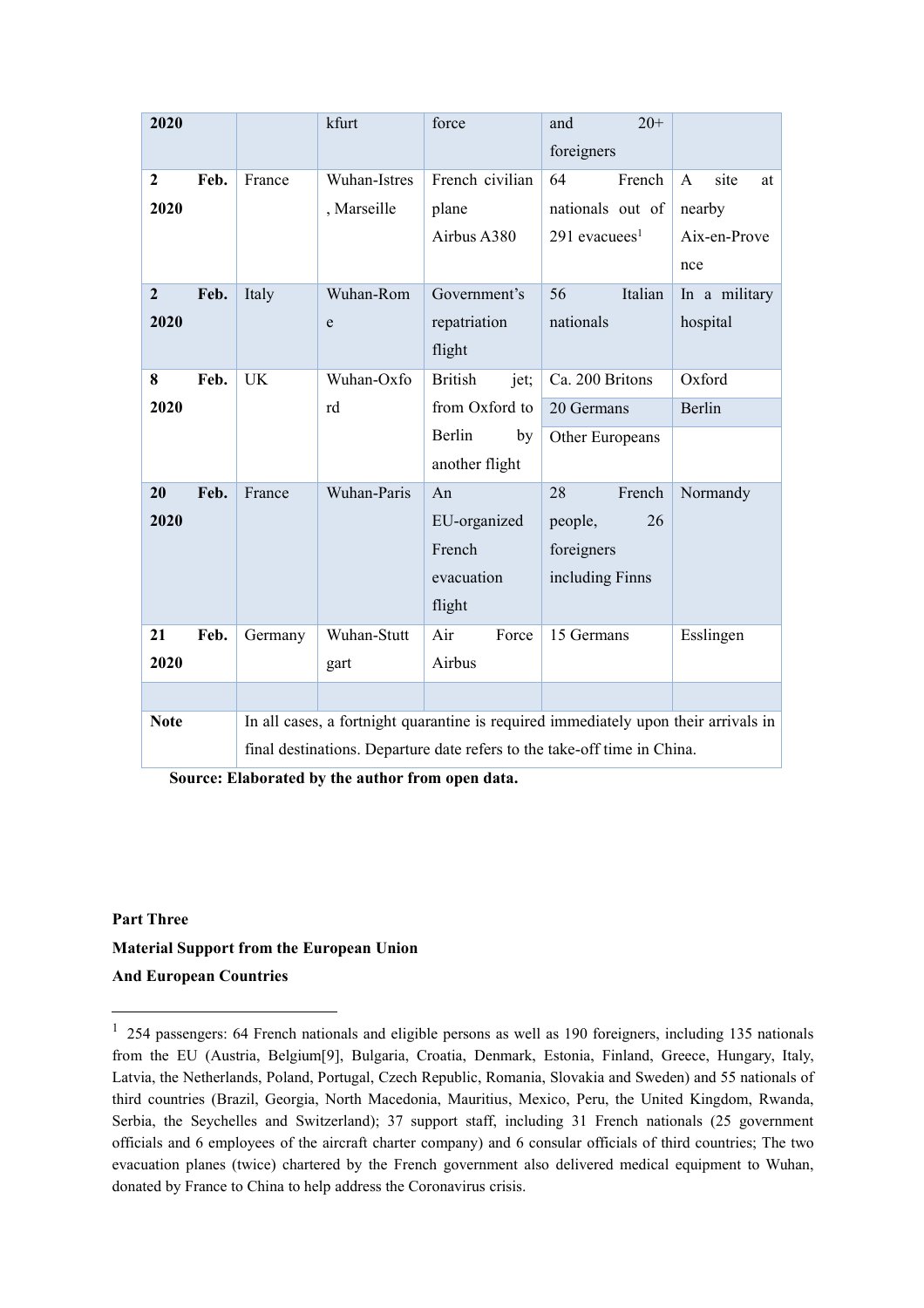Following information from China about the need for protective equipment, the EU's Emergency Response Coordination Centre immediately coordinated all EU Member States to facilitate the delivery of needed personal protective equipment<sup>[1](#page-13-0)</sup>. The EU has supported China in various ways. Firstly, the Commission, under the Cross-border Health Threat Decision, coordinates with Member States through three key mechanisms (the Early Warning and Response System, the Health Security Committee, and the Health Security Committee's Communicators' network), which "support cooperation, rapid exchange of information, swift monitoring and coordination of preparedness and response measures to COVID-19"; secondly, the Commission, with support from relevant EU agencies, is providing technical guidance related to case definition for diagnosis, infection prevention and control in health care settings, updated information on therapeutics and vaccines, etc.; thirdly, the Commission, with an aim of boosting global preparedness, prevention and containment of the Coronavirus, offered fund that is allocated to various sectors; fourthly, the Commission, through the EU Civil Protection Mechanism, has been coordinating the delivery of assistance to China and financing the transport costs of EU Member States' repatriation flights<sup>[2](#page-13-1)</sup>. . Specifically, as an immediate response, EU Member States, under the call of the EU's Emergency Response Coordination Centre, had mobilized a total of 12 tons of protective equipment by 1 February 2020.[3](#page-13-2) As of 21 February, over 30.5 tonnes of personal protective equipment (including surgical masks, gloves, thermometers, protective clothing and disinfectant) to China has been provided by France, Germany, Italy, Latvia and Estonia, and the transport costs were co-financed by the EU Civil Protection Mechanism[4](#page-13-3) . The Commission said, the EU stands ready to provide for any further assistance to China in its efforts to protect frontline health worker and contain the outbreak. Of the 30.5 tonnes of protective equipment, Italy sent 1.5 tonnes of protective overalls and masks to the Chinese Red Cross in Beijing on 14 February, and a 20-tonne cargo of the protective equipment was sent by an Airbus A380 chartered by France taking off from Paris Charles de Gaulle Airport for Wuhan on 19 February and French support accounts for the majority (17 out of 20 tonnes)<sup>[5](#page-13-4)</sup>. The 20-tonne cargo action was coordinated by the Crisis and Support Center of the French Ministry of Europe and Foreign Affairs, in close collaboration with the French Embassy in Beijing and the French Consulate General in Wuhan, and the contributions are composed of support from the public sectors mobilized by the French Ministry of Europe and Foreign Affairs and the Ministry of Solidarity and Health, the financial support of the LVMH group, which agreed to join this operation, as well as contributions from civil society, in particular the Alumni Association of

<span id="page-13-0"></span><sup>&</sup>lt;sup>1</sup> Delegation of the European Union to China, "Share Statement by Commissioner for Crisis Management Janez Lenarčič on EU support to China for the Coronavirus outbreak", 3 February 2020, retrieved: www.eeaseuropa.eu (29 February 2020).

<span id="page-13-1"></span><sup>2</sup> European Commission, "The EU's Response to COVID-19", 24 February 2019, retrieved: https://ec.europa.eu/commission/presscorner/detail/en/qanda\_20\_307 (26 February 2020).

<span id="page-13-2"></span><sup>&</sup>lt;sup>3</sup> European Commission, *Statement by Commissioner for Crisis Management Janez Lenarčič on EU support to China for the Coronavirus outbreak*, 1 February 2020, Brussels, Statement/20/178.

<span id="page-13-3"></span><sup>&</sup>lt;sup>4</sup> Ibid., European Commission, "The EU's Response to COVID-19", 24 February 2019.

<span id="page-13-4"></span> $<sup>5</sup>$  Ambassade de France à Pékin, «Envoi de fret médical en solidarité avec la Chine à destination des structures</sup> hospitalières de Wuhan et de la province du Hubei«, 25 February 2020, retrieved: https://cn.ambafrance.org (26 February 2020).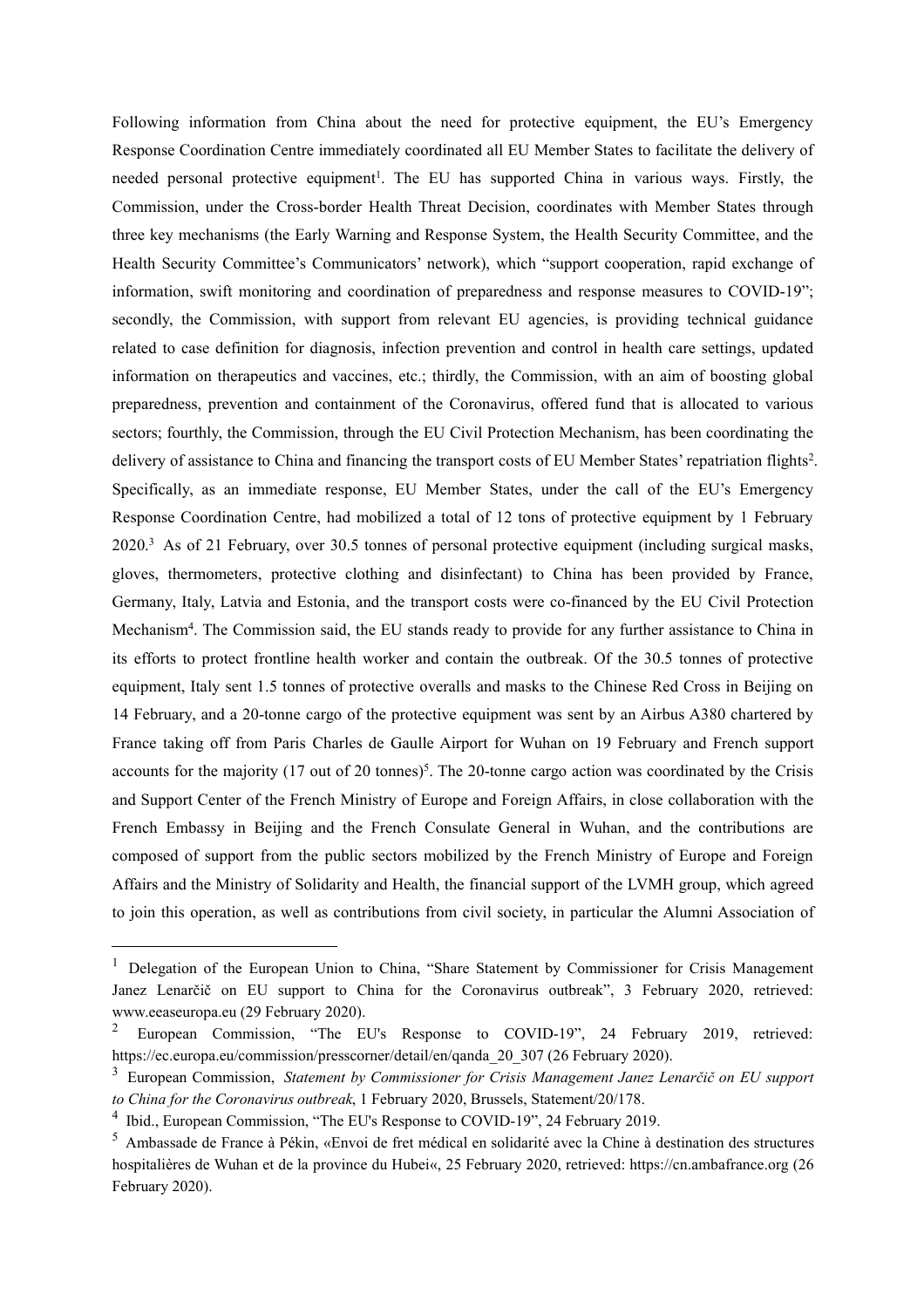the University of Wuhan [1](#page-14-0) . Through cooperation, the Airbus A380 made it possible to transport materials offered by Latvia and Estonia. Admittedly, it can be noted that EU Member Statesare strongly cooperative in helping China so that the emergency materials can be delivered timely.

On 1 February, Germany brought 6 tons of consumables to Wuhan with a special flight, which was immediately in use in the relevant hospitals, and German companies, who are based in China, have also given extensive direct support including financial aid and goods [2](#page-14-1) . On 18 February, as there is still a growing need for protective equipment and disinfection material and China has been facing a shortage, a second flight took off from Frankfurt to Shanghai with a total of 8.7 tonnes of aid supplies worth more than 150,000 euros, which was made available by the German Red Cross and the Red Cross in Saxony, as well as the companies Beiersdorf and Scholz Recycling, and the German Federal Foreign Office organized and funded the transport in close consultation with the Chinese authorities so as to distribute quickly the goods to the areas where they are in a urgent need [3](#page-14-2) . The evacuation flights sent to bring back European expats in Coronavirus-hit Wuhan are used to carry medical protective supplies requested by the Chinese authorities.

Within the EU, as the situation in Italy gets more serious and currently 11 towns have been placed on lockdown, the EU has made more budget for fighting the Coronavirus globally. Janez Lenarčič, the Commission's emergency response chief, who sees the Coronavirus "a global challenge", announced an additional 232 million euros in funding to fight the outbreak, of which 114 million euros go towards the World Health Organization's appeal to fight the disease, 15 million towards Africa for boost the continent's diagnostic abilities, around 90 million towards a public-private partnership pharmaceutical development, 10 million for research on prevention, treatment and containment, and €3 million toward the EU Civil Protection Mechanism to bring EU citizens home from Wuhan.[4](#page-14-3) While China managed to gradually bring the outbreak under control, Europe is possibly exposed to the virus. Right after the surge of Coronavirus cases in Italy, the anxiety in the country and Europe in general is quite palpable. Precautionary measures have been taken. For instance, people are required to go to supermarkets in small group, citizens try to stockpile food and pharmacies serve customers via a small window. However, some people are more afraid of the unintended consequence of an extended lockdown than ofthe Coronavirus, and uncertainty about the job after the quarantine is a typical instance.<sup>[5](#page-14-4)</sup>

Medical protective supplies were also offered by various British civil societies. It is said that Hongkong

<span id="page-14-0"></span><sup>&</sup>lt;sup>1</sup> Ibid., Ambassade de France à Pékin, « Envoi de fret médical en solidarité...», 25 February 2020.

<span id="page-14-1"></span><sup>2</sup> Deutsche Vertretungen in China, "Deutschland steht solidarisch an der Seite der chinesischen Bevölkerung", 14 February 2020, retrieved: https://china.diplo.de/cn-de/aktuelles/erklaerungen/-/2306838 (26 February 2020).

<span id="page-14-2"></span><sup>&</sup>lt;sup>3</sup> German Federal Foreign Office, "Germany supporting China in the fight against the Coronavirus", 18 February and the contract of the 2020, the contract of the contract of the contract of the contract of the contract of the contract of the contract of the contract of the contract of the contract of the contract of the con

https://www.auswaertiges-amt.de/en/aussenpolitik/laenderinformationen/china-node/-/2307830 (26 February 2020).

<span id="page-14-3"></span><sup>4</sup> Sarah, Wheaton "EU pumps €232M toward Coronavirus as alarm grows in Italy", POLITICO, 24 February 2020, retrieved: www.politico.eu (28 February 2020).

<span id="page-14-4"></span><sup>5</sup> Luciana Grosso, "In Italy's Coronavirus epicenter, life is on hold", 25 February 2020, retrieved: www.politico.eu (28 February 2020).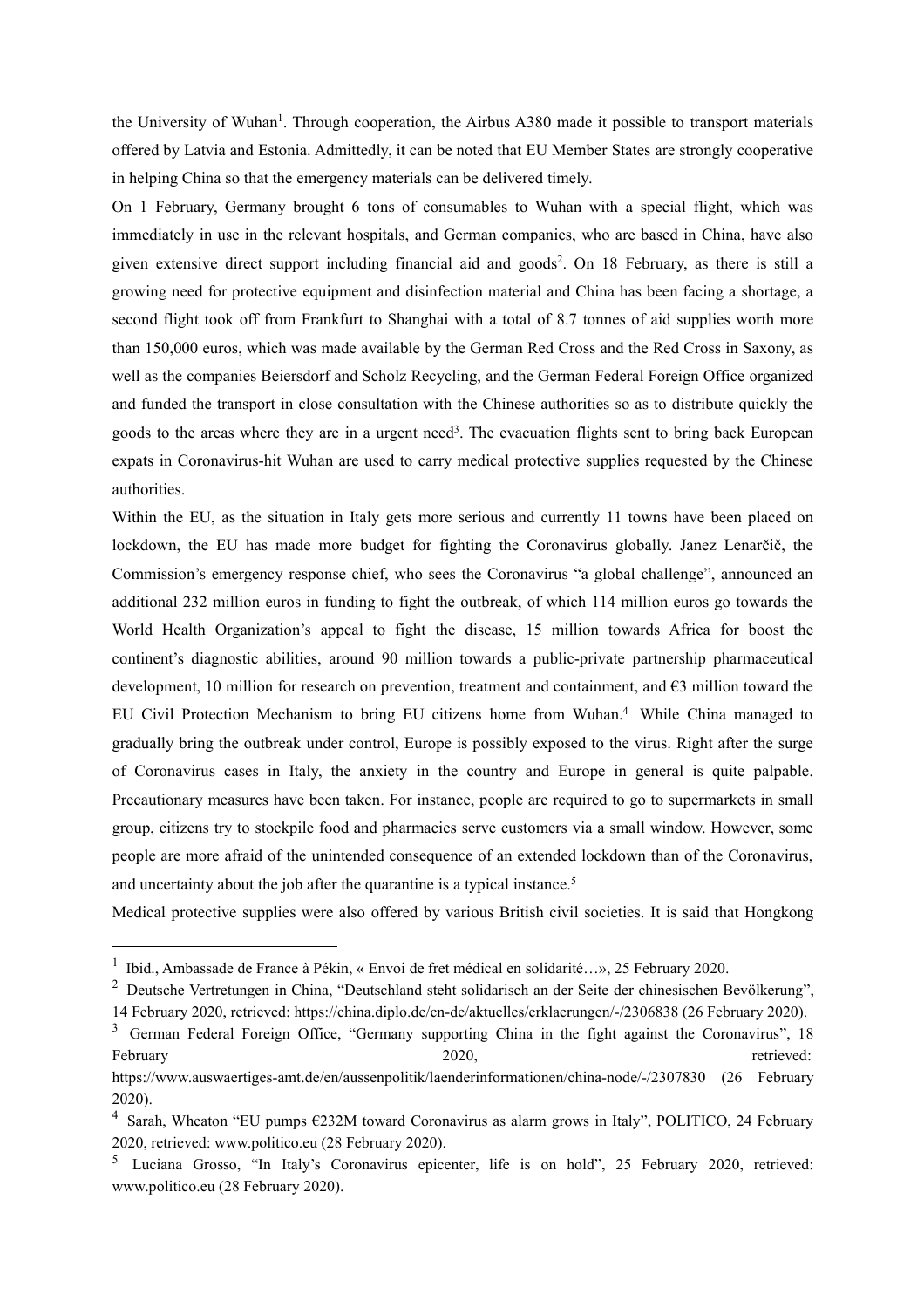and Shanghai Banking (HSBC), Jaguar Land Rover, GlaxoSmithKline Plc (GSK) and Standard Chartered Bank have donated money, GV Health Ltd has donated over 270 boxes of disinfection goods, Royal Mail and other logistical enterprises offered logistical services for the donations.<sup>[1](#page-15-0)</sup> Apart from this, some countries gave direct support to the WHO, who is assessing the situation both in China and globally. For instance, the Dutch government offered an additional one million euro as emergency money to the WHO and expressed its strong solidarity with China and the WHO to fight together the Coronavirus.[2](#page-15-1)

According to the latest report of the Chinese Ministry of Foreign Affairs, as of 2 March, among 62 countries and 7 international organizations, who have committed to provide aid for prevention and control of the disease, aid supplies of 46 countries and one international organization (including the EU and 11 EU Member States) have arrived in China.[3](#page-15-2) Some other European countries also dispatched or announced to provide supplies, such as the UK, Norway and Serbia. Undoubtedly, through providing material assistance, the international community and countries have been very supportive of China to fight the Coronavirus outbreak.

#### **Part Four**

#### **Moral Support from Various Sectors of European Society**

First of all, many European leaders, on behalf of their countries and people, extended their strong solidarity with and moral support for the Chinese government and people and expressed their willingness to further cooperation in epidemic control and continuously provide medical supplies for China to contain the spread of the virus. These leaders include German Chancellor Merkel, French President Macron, UK Prime Minister Boris Johnson, German Foreign Minister Maas, Italian FM Luigi Di Maio, just to name a few. They officially sent the supportive messages to the Chinese government and people in a formal approach. For instance, right before the second flight taking off with aid supplies to Shanghai, Minister Maas stated, "Germany stands firmly at China's side in fighting the Coronavirus epidemic and is working closely and in a spirit of trust with the Chinese authorities", expressing his sincere gratitude to the donors who had made it possible to deliver this equipment swiftly and without any red tape<sup>[4](#page-15-3)</sup>. They have

<span id="page-15-0"></span><sup>&</sup>lt;sup>1</sup> Embassy of the People's Republic of China in the United Kingdom of the Great Britain and Northern Ireland:"英国工商界积极支持中国抗击疫情[British Business Circles Proactively Support China in Its Efforts to Fight the Outbreak]", 1 February 2020, retrieved: www.chinese-embassy.org.uk (27 February 2020). <sup>2</sup> Embassy of the People's Republic of China in the Kingdom of the Netherlands, "荷兰国王和王后及首相分

<span id="page-15-1"></span>别致电致函习近平主席支持中国抗击新冠肺炎疫情[King and Queen of the Netherlands, and Prime Minister respectively called with and wrote to President Xi Jinping and expressed their support for China in its efforts to fight the Coronavirus]",14 February 2020, retrieved: www.nl.chineseembassy.org (28 February 2020).

<span id="page-15-2"></span><sup>&</sup>lt;sup>3</sup> The 11 EU Member States, whose supplies have arrived in China, are Austria, the Republic of Czech, Estonia, France, Germany, Hungary, Italy, Latvia, Poland, Slovenia and Luxembourg. Besides, Denmark has also announced to provide aid supplies for prevention and control of the Coronavirus outbreak. This is the only data collected as of 2 March in this report.

<span id="page-15-3"></span><sup>&</sup>lt;sup>4</sup> German Federal Foreign Office, "Germany supporting China in the fight against the Coronavirus", 18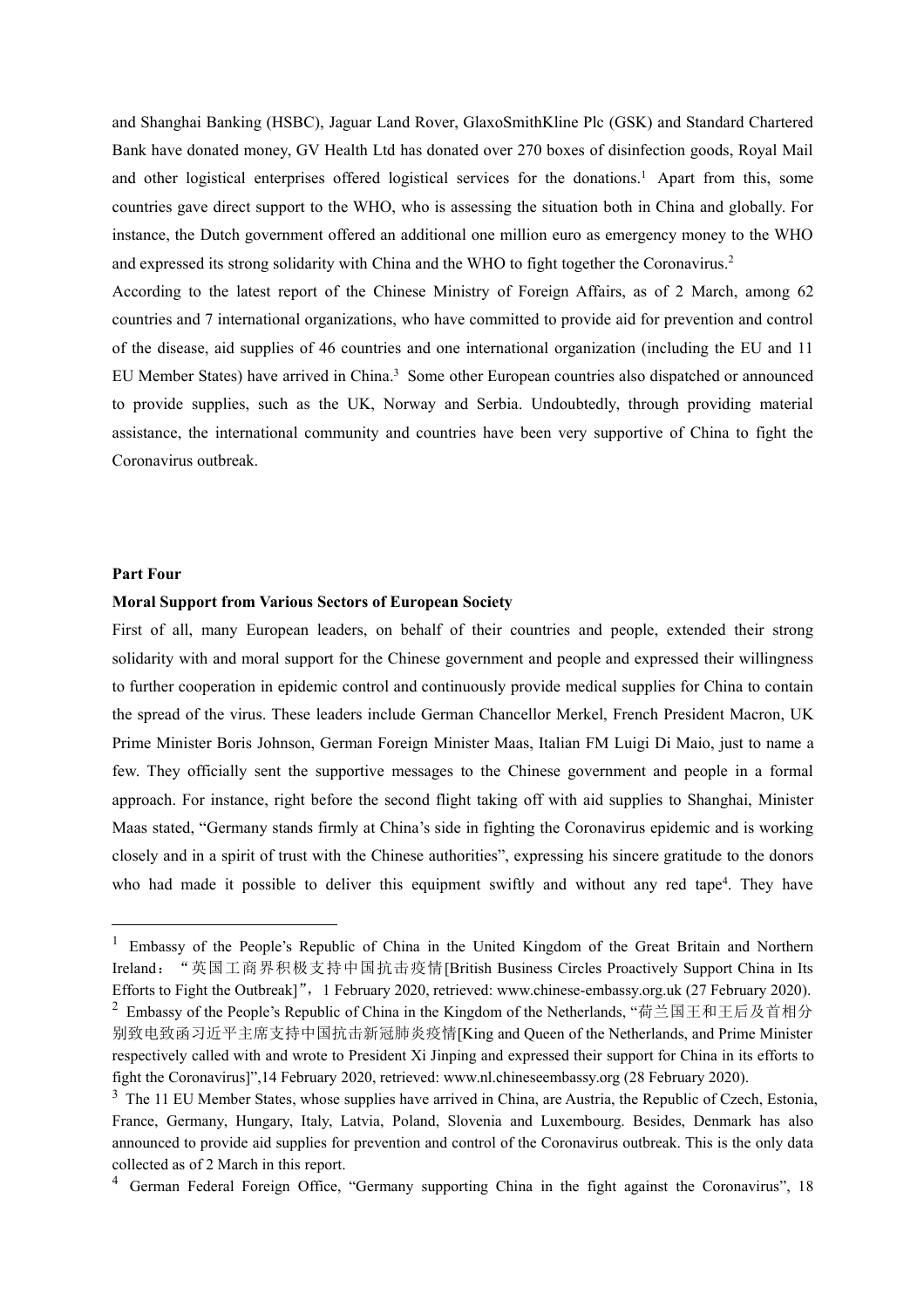expressed solid encouragement and continuous solidarity with China in many occasions and through various channels.

At the meantime, it's of great importance to notice the supportive voices from European civil societies. An exemplary case is that a Belgian director Jonathan Lambinet recorded a video as a part of social experiment called "would you react?", which deals with how bystanders react or don't react, when they are confronted with certain situations. Specifically, the video addresses anti-Asian racism related to the coronavirus (Covid-19), which was taken on the Brussels metro. The aim of the video is to point out the increased racism that the Asian communities in several parts of the world are experiencing since the spread of the Covid-[1](#page-16-0)9 virus.<sup>1</sup> While racism is very present on the internet, Lambinet's video team got only good reactions in the video, which is "a message of hope that we also want to convey by showing that our Belgium and our compatriots still have a lot of heart and humanity in them to react well" [2](#page-16-1) . When being uploaded on Youtube, the anti-Asian racism video was quite influential and generating tremendous discussion among various civil societies. The video has also made oversea Chinese believe that many more people are supporting them. Another inspirational case is that 40 well-known French musical actors gathered together to sing the charity song "Together" and conveyed a message of love and hope through vocal power for Wuhan. These are some typical examples to show that efforts from European civil societies are made to show encouragement, solidarity, support and so forth.

Italian civil societies have shown their moral support for China through fashion events. Italy is one of the first European countries who realized the seriousness of the Coronavirus and gave top priority to containment of the its outbreak. As early as [3](#page-16-2)1 January, Italian FM Luigi Di Maio said<sup>3</sup>, Italy, who is friend of the Chinese people and is close to the Chinese Government, has the intention of providing all the support the Chinese Authorities may request and overcoming the difficult situation as swiftly as possible. The positive message signaled by FM Di Maio is quite supportive for the Chinese government and people, and obviously China is not alone in its efforts to fight the virus. In particular, during the event of Milan Fashion Week 2020, National Chamber of Italian Fashion launched a solidaity campaign entitled "China, we are with you", and Undersecretary Scalfarotto expressed his "closeness and support to the Chinese people affected by the terrible Coronavirus epidemic" and sent "a message of confidence and courage" to the Chinese friends [4](#page-16-3) .Through the initiative, some emerging Chinese designer had the chance to present a digital exhibition of their new collections, and apparently the message behind this effort is that Italian people take fashion as a way of expressing their solidarity and support for China.

February and the contract of the 2020, the contract of the contract of the contract of the contract of the contract of the contract of the contract of the contract of the contract of the contract of the contract of the con

https://www.auswaertiges-amt.de/en/aussenpolitik/laenderinformationen/china-node/-/2307830 (26 February 2020).

<span id="page-16-0"></span><sup>&</sup>lt;sup>1</sup> Maïthé Chini, "Would you react?': experiment shows anti-Asian racism on Brussels metro", The Brussels Times, 18 February 2020, retrieved: www.brusselstimes.com (29 February 2020).

<span id="page-16-1"></span><sup>&</sup>lt;sup>2</sup> Ibid., Maïthé Chini, "'Would you react?'...", The Brussels Times, 18 February 2020.

<span id="page-16-2"></span><sup>&</sup>lt;sup>3</sup> Italian Ministry of Foreign Affairs and International Cooperation, "Statement to the press by Minister Luigi Di Maio on the Coronavirus", 31 January 2020, retrieved: [www.esteri.it](http://www.esteri.it) (27 February 2020).

<span id="page-16-3"></span><sup>&</sup>lt;sup>4</sup> Italian Ministry of Foreign Affairs and International Cooperation, "Scalfarotto at the event 'China, We Are With You", 18 February 2020, retrieved: [www.esteri.it](http://www.esteri.it) (27 February 2020).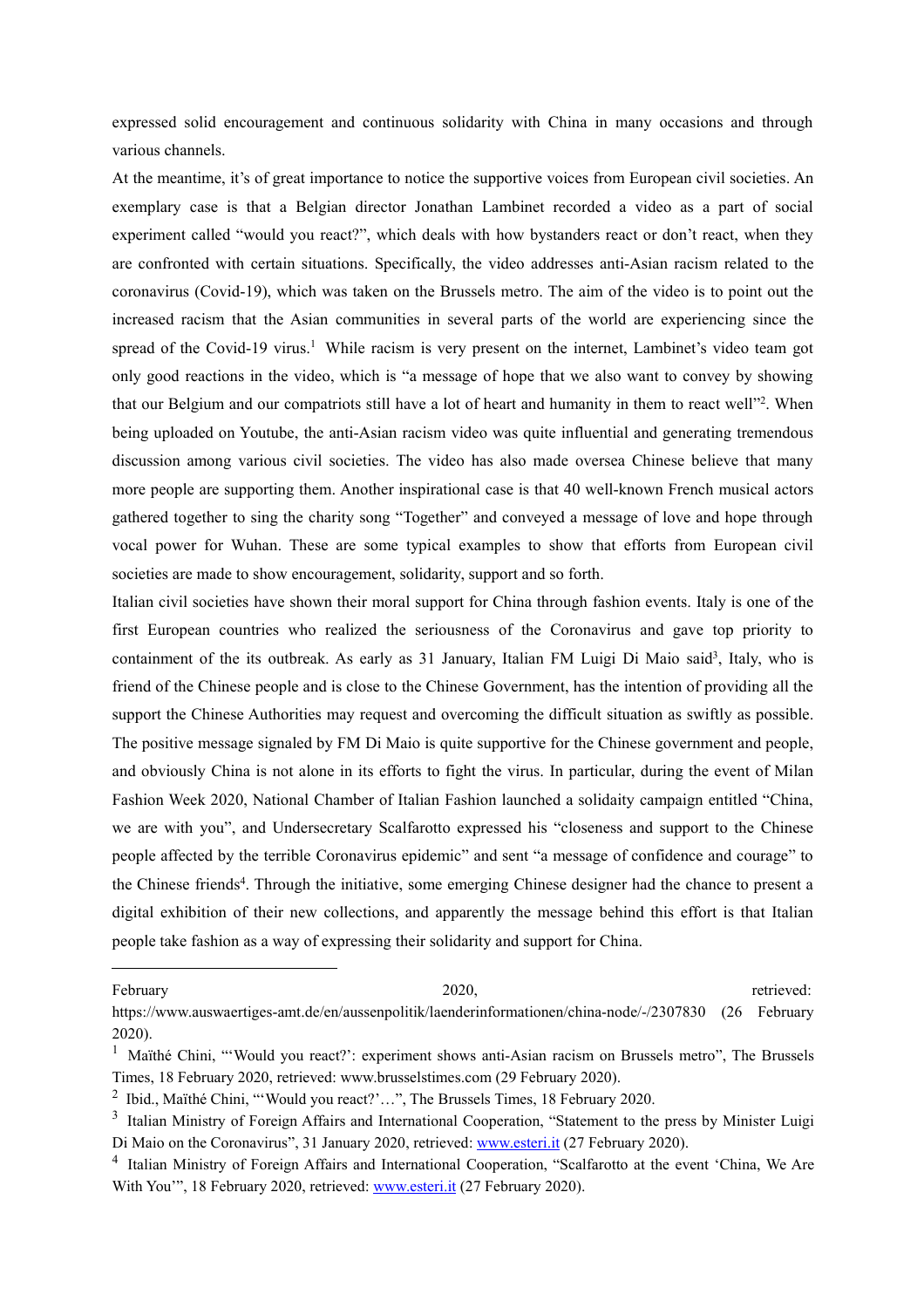Additionally, various European sport clubs have shown their strong support and solidarity with China and its people. Yannick Carrasco, a Belgian football star, sent his special greetings in a video to Hong Chengcheng, which is said to be his best wishes, by saying that "Iknow you are helping control the epidemic in Wuhan, which is quite difficult and dangerous. Stay strong and healthy, I believe you will win the fight". Except Carrasco, Real Madrid players dedicated a special T-shirt and a banner with encouraging words to China ("United, we will be like a fortress.Come on, China!"), Espanyol actively raised medical protective supplies in Spain to support China, Czech top-flight team SK Slavia Praha expressed solidarity with China by wearing jerseys with the message "Stay Strong Wuhan" in English and Mandarin to show support, slogans at San Siro Stadium during the Inter Milan and AC Milan match and at Estadio de Luz during a match between Benfica and Braga have also shown support to China and could be seen on banners and big screens [2](#page-17-1) . The support from these clubs and players have made China stronger and more confident in face of the epidemic challenge. As Zhang Jianmin, Chinese Ambassador to the Czech Republic, said during the game between SK Slavia Praha and SFC Opava on 22 February that "This has shown the friendship between the people of our two countries, which gives us more confidence in fighting against the virus" and that "With strong support from all over the world including the Czech Republic, China has the confidence and ability to win this battle<sup>[3](#page-17-2)3</sup>. .

Apart from all these supports, British people from all walks of life sent quite supportive messages to China and Chinese people. They include Archibishop of Canterbury Justin Welby, Lord Dafydd Wigley (on behalf of British and particularly Welsh people), First Minister Arlene Foster and Deputy First Minister Michelle O'Neill of Northern Ireland, UK Home Secretary Priti Patel, Chair of the UK All Party Parliamentary China Group Richard Graham MP, Director and Chief Executive of Scottish Chambers of Commerce Dr. Liz Cameron OBE, just to name a few, who wrote to the Embassy to express sympathy, solidarity and support for China. All these people have provided strong backing to the Chinese government and people and will remain staunch supporters of China in its efforts to contain and eventually achieve a complete victory against the Coronavirus.

China highly appreciates all the supports from European Institutions and Member States. It is widely and strongly believed that international moral support could further embolden China's confidence in winning the battle and strengthen China's determination in recovering from the temporary economic loss. Without much doubt, the Coronavirus challenge actually approved the trueness of the old saying "True friendship stands out in difficult times", which is commonly shared in many cultures.

#### **Part Five**

#### **China's Strong Confidence**

<span id="page-17-0"></span><sup>&</sup>lt;sup>1</sup> Outlook, "European FCs show solidarity with China over COVID-19", 27 February 2020, retrieved: www.outlookindia.com (27 February 2020).

<span id="page-17-1"></span><sup>2</sup> Ibid, Outlook, "European FCs…", 27 February 2020.

<span id="page-17-2"></span><sup>3</sup> Ibid, Outlook, "European FCs…", 27 February 2020.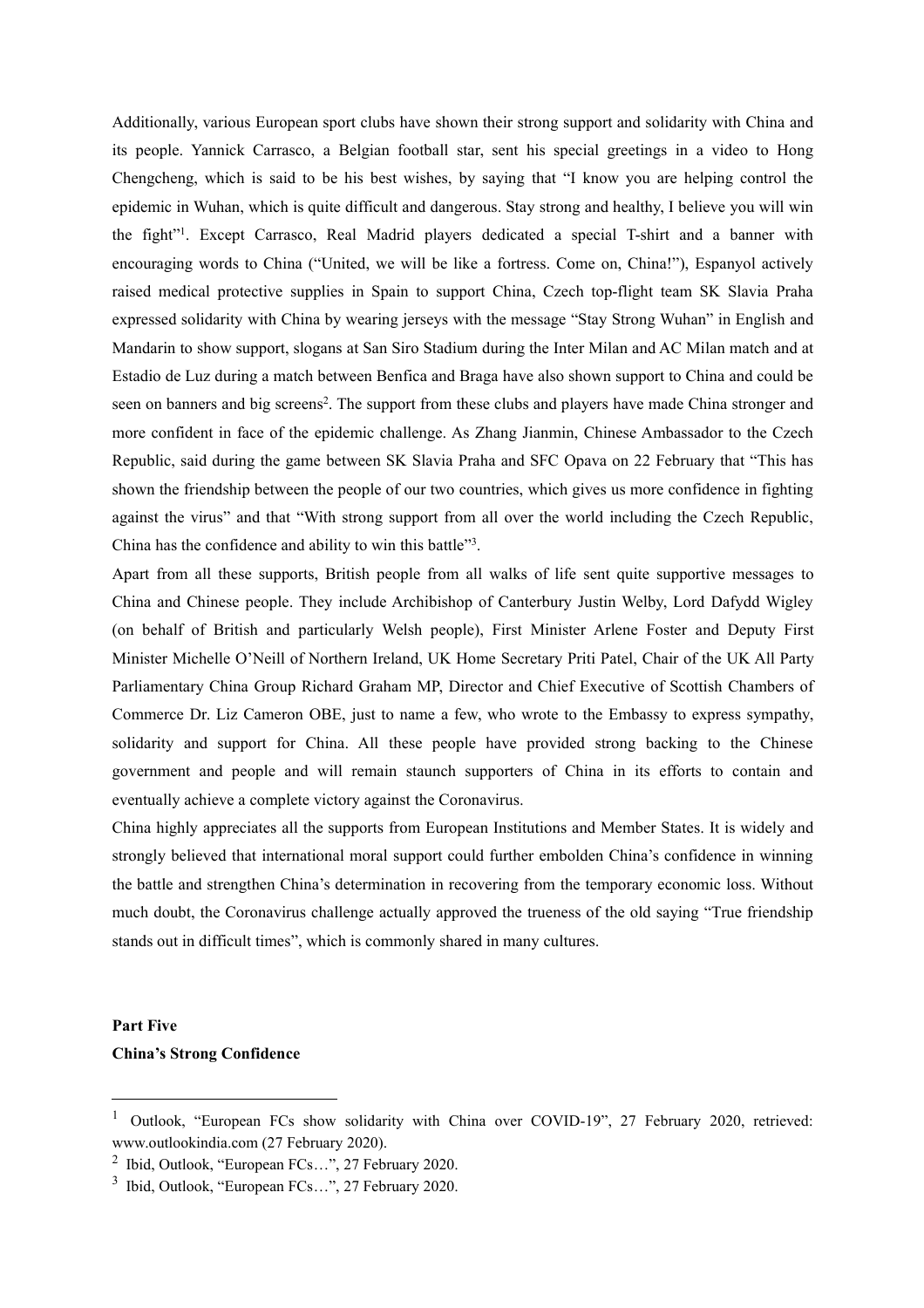#### **In Winning the Battle against the Coronavirus**

China's confidence in combating the Coronavirus outbreak comes from its nationwide determination and efforts to fight the virus. As of 1 March, it can be seen that China's efforts have effectively contained the outbreak of the epidemic. This is ascribed to China's decisive, robust and prompt containment measures. Chinese President Xi said:

*International community widely holds that, thanks to the decisive and robust containment measures, strong leadership, response capaility, aility of organization and moilization, aility of implementation and execution, China has done a great jo that can hardly e done y others and sets an excellent example for gloal epidemic preention*.[1](#page-18-0)

China believes that epidemic impact on Chinese economy is temporary and new opportunities for international cooperation in health are possible. As "the pent-up consumer demand will be released quickly and the economic momentum will rebound strongly" after the epidemic, China will do its best to 'minimize the impact' of the epidemic on China's economy that is believed to be 'temporary'<sup>[2](#page-18-1)</sup>. During the phone call with French President Macron, President Xi also reiterated the same view on the impact<sup>[3](#page-18-2)</sup>. New opportunities for various types ofinternational cooperation may be discovered. One exemplary instance is that China-Germany [4](#page-18-3) and China-France [5](#page-18-4) cooperation will be strengthened in health and hygiene that will further bring new opportunities to ensure public health security both at regional and international levels. Besides, as the measures taken have already produced some positive results, the Chinese government is "supporting and facilitating the resumption of work and production by enterprises and public institutions to ensure sufficient provisions" [6](#page-18-5) . As China is a resilient economy with robust domestic demand and a strong industrial base, the country is confident that "we can and we will meet this year's economic and social development goals, in particular the key tasks of securing a decisive victory in establishing a moderately prosperous society in all respects and in eliminating absolute poverty in China"<sup>[7](#page-18-6)</sup>.

<span id="page-18-0"></span><sup>1</sup> 中华人民共和国中央政府, "习近平:在统筹推进新冠肺炎疫情防控和经济社会发展工作部署会议上的 讲 话 [Xi Jinping's Speech at the Conference on Advancing the Work on Coordinating the Prevention and Control of the COVID-19 and Economic and Social Development]", 23 February 2020, retrieved: www.gov.com (2 March 2020).

<span id="page-18-1"></span><sup>&</sup>lt;sup>2</sup> Xin Hua, "Virus knows no boundaries', Chinese FM seeks global cooperation", The Express Tribune, 14 February 2020, retrieved: www.tribune.com.pk (25 February 2020).

<span id="page-18-2"></span><sup>&</sup>lt;sup>3</sup> Ministry of Foreign Affairs of the People's Republic of China, "President Xi Jinping Speaks with French President Emmanuel Macron on the Phone", 18 February 2020, retrieved: https://www.fmprc.gov.cn/mfa\_eng/zxxx\_662805/t1746793.shtml (25 February 2020).

<span id="page-18-3"></span><sup>4</sup> Xin Hua, "'Virus knows no boundaries', Chinese FM seeks global cooperation", The Express Tribune, 14 February 2020, retrieved: www.tribune.com.pk (25 February 2020).

<span id="page-18-4"></span><sup>5</sup> Ministry of Foreign Affairs of the People's Republic of China, "President Xi Jinping Speaks with French President Emmanuel Macron on the Phone", 18 February 2020, retrieved: https://www.fmprc.gov.cn/mfa\_eng/zxxx\_662805/t1746793.shtml (25 February 2020).

<span id="page-18-5"></span><sup>&</sup>lt;sup>6</sup> Ibid., Ministry of Foreign Affairs of the People's Republic of China, "President Xi ... President Macron on the Phone", 18 February 2020.

<span id="page-18-6"></span> $<sup>7</sup>$  Ministry of Foreign Affairs of the People's Republic of China, "President Xi Jinping Speaks with UK Prime</sup> Minister Boris Johnson on the Phone", 18 February 2020, retrieved: https://www.fmprc.gov.cn (25 February 2020).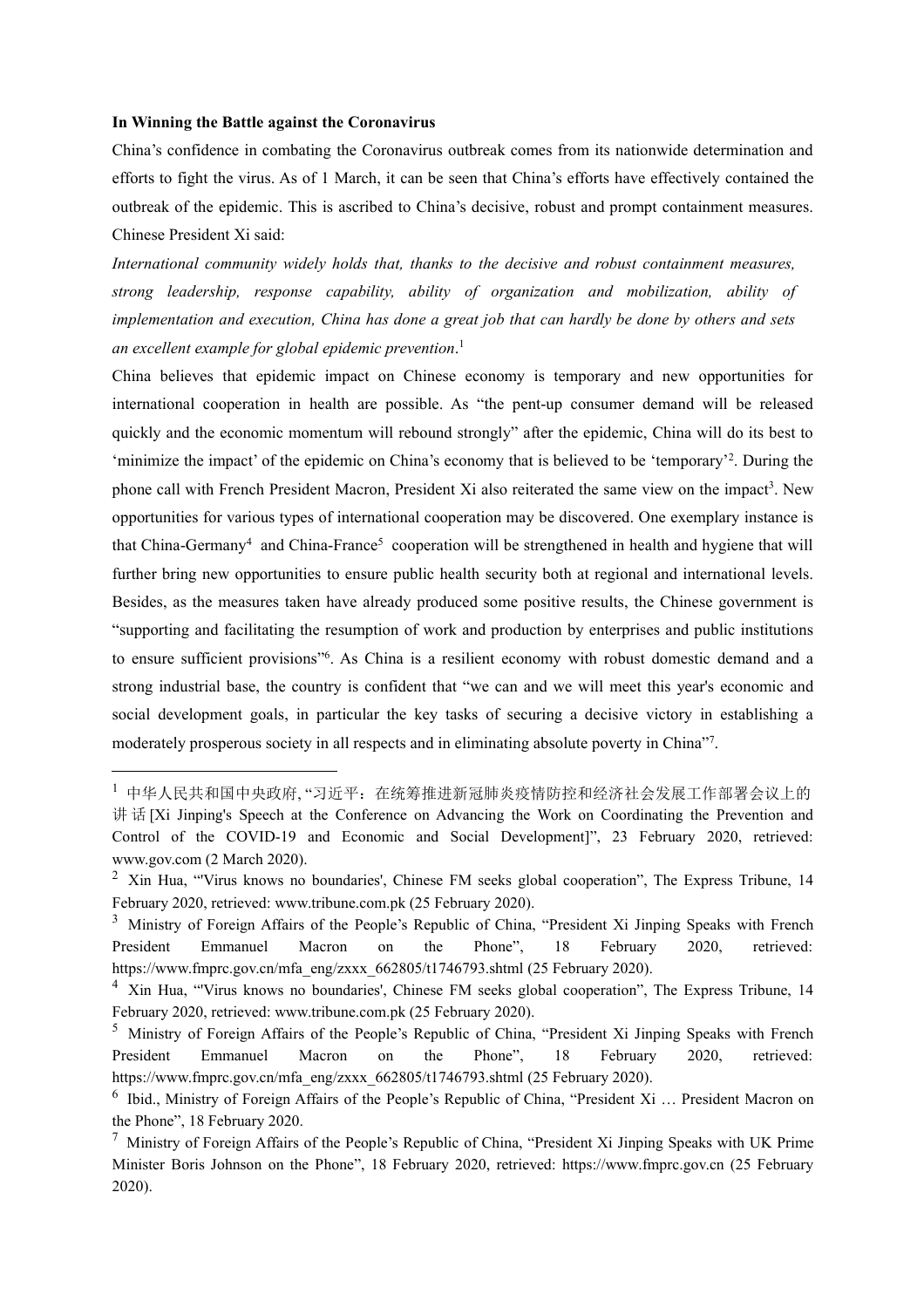The sense of responsibility as a major country and for(global) public security has been urging China to be confident in its competence in combating the outbreak. On the one hand, as a major international player, China has strong confidence and commitment in itself. Since the outbreak of the Coronavirus, the country has been rising to the challenge of rapidly and effectively containing the spread of the virus. According to Chinese experts, "China's active, open and transparent cooperation with the World Health Organization and relevant countries" has demonstrated that the country "shoulders its responsibility as a major international player in helping the world curb the contagion" [1](#page-19-0) . Namely, responsibility as a major country becomes a firm principle that is guiding the direction of China's development, its action and its policy. On the other hand, the sense of responsibility to protect the safety and health of Chinese people and the global public security forced and pressured China to be confident.

Strong and continuous international support for and acknowledge of China's efforts further emboldens the country's confidence in winning the battle against the Coronavirus. During a video conference on coordinating epidemic control and socioeconomic development on 23 February, President Xi said that "leaders of more than 170 countries and over 40 international and regional organizations had expressed sympathy with China over the outbreak, and also voiced their support for the nation in its battle against the contagion." [2](#page-19-1) All these international partners have explicitly expressed their strong solidarity with the Chinese government and people on the one hand and their strong confidence in China's competence in fighting the outbreak. In particular, international acknowledge of China's efforts is conspicuously noticeable in international media, and China's decisive measures are appreciated by WHO and various countries. Chinese government's efforts are believed to earn valuable time for other countries and regions to prevent and curb the outbreak. Particularly, at the beginning of the outbreak, China's efforts did effectively control the spread of the virus to other regions as WHO Director-General Tedros Adhanom Ghebreyesus said at a conference in Geneva, "We would have seen many more cases outside China by now if it were not for the government's efforts<sup>[3](#page-19-2)3</sup>. Unfortunately, the Coronavirus outbreak outside China is increasingly challenging, but the world is "simply not ready" for it<sup>[4](#page-19-3)</sup>. Dr. Bruce Aylward, a physician and public-health expert with the World Health Organization and team lead of 25 health experts from around the world, said right after his disembarking in Geneva from the team's China trip that "Big conclusion for the world is—it's simply not ready." [5](#page-19-4) According to Aylward, the techniques taken by China are

<span id="page-19-0"></span><sup>&</sup>lt;sup>1</sup> Cao Desheng, "Xi's diplomacy bolsters epidemic fight", 26 February 2020, China Daily, retrieved: http://www.chinadaily.com.cn/a/202002/26/WS5e5568f7a31012821727a43b.html (26 February 2020).

<span id="page-19-1"></span><sup>2</sup> 中华人民共和国中央政府 [Central Government of the People's Republic of China], "习近平:在统筹推进 新冠肺炎疫情防控和经济社会发展工作部署会议上的讲话[Xi Jinping's Speech at the Conference on Advancing the Work on Coordinating the Prevention and Control of the COVID-19 and Economic and Social Development]", 23 February 2020, retrieved: www.gov.com (2 March 2020).

<span id="page-19-2"></span><sup>&</sup>lt;sup>3</sup> World Health Organization, "WHO Director-General's statement on IHR Emergency Committee on Novel Coronavirus (2019-nCoV)", 30 January 2020, retrieved: www.who.int (2 March 2020).

<span id="page-19-3"></span><sup>&</sup>lt;sup>4</sup> Hilary Brueck, "The rest of the world is 'simply not ready' for the Coronavirus, according to a WHO envoy who just returned from China", Business Insider, 25 February 2020, retrieved: www.businessinsider.com (28 February 2020).

<span id="page-19-4"></span><sup>5</sup> Ibid., Hilary Brueck, 2020.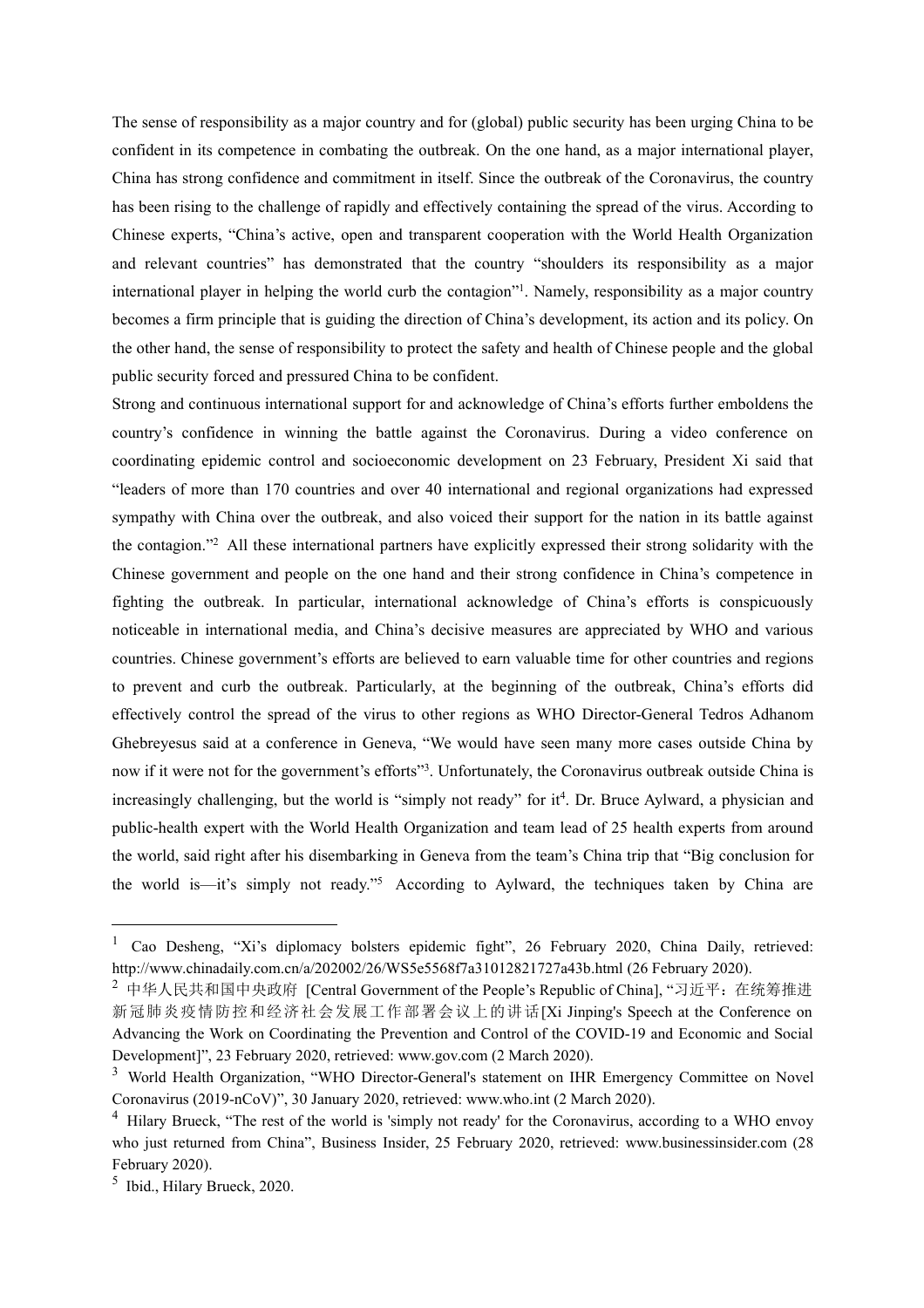"old-fashioned public-health tools", but they were applied "with a rigor and innovation of approach on a scale that we've never seen in history", which clearly made considerable contributions to controlling the spread of the virus in China and are recommended for other countries to mimic. European Commissioner for Health Stella Kyriakides said, "We need to be extremely vigilant, but on the other hand base our decisions on risk assessment and scientific advice."<sup>1</sup> [1](#page-20-0)

Additionally, China is confident not only in curbing the outbreak within the country, but also in containing the Coronavirus-control globally. As the situation in China is getting better on the one hand and the trend in other countries is getting worse on the other hand, China is now devoting itself to helping the relevant countries through experience-sharing, good communication and international cooperation. For instance, as the number of the infected cases in Japan is rapidly increasing,"China has donated novel Coronavirus testing kits to Japan" so as to confirm the infections as soon as possible [2](#page-20-1) . Bruce Aylward, head of the foreign expert panel of the WHO-China Joint Mission on COVID-19, said at a news conference in Beijing that China's measures provided experience of improving the international response to the outbreak at the global level and China's strategies can be carried out in other countries considering the increasingly urgent situation in other countries and regions [3](#page-20-2) .

China's confidence also comes from its strong belief in its concept of a community with a shared future for mankind. As the Coronavirus outbreak keeps requiring efficient coordination and close international cooperation, China becomes more confident in its belief of a community with a shared future for mankind. The outbreak has clearly demonstrated that countries on this planet are closely connected and that the world is sharing the same community, where everyone is interdependent and interplaying. It is the time for countries to think about the shared future by human beings. In the letter in reply to Bill Gates, co-chair of the Bill & Melinda Gates Foundation, President Xi said:

As I often say, mankind is a community with a shared future. To prevail over a disease that threatens all, *unity* and cooperation is the most powerful weapon. The Foundation has been quick in joining the global action and has played an active role in the global response against the outbreak. I support your  $c$  *cooperation* with *relevant* Chinese *institutions*, and look forward to enhanced coordination and *concerted efforts in the international community for the sake of health and well-being of all.<sup>[4](#page-20-3)</sup>* 

UK Foreign Secretary Dominic Raab supports the idea of international cooperation. As he said, no single country can overcome or fully defend the unprecedented global public challenge, and the international community must work together either in the case of repatriating foreign nationals or finding a vaccine for the virus.<sup>[5](#page-20-4)</sup>

<span id="page-20-0"></span><sup>&</sup>lt;sup>1</sup> Sarah Wheaton, "Brussels thinks global on Coronavirus, but local fears mount", POLITICO, 24 February 2020, retrieved: www.politico.eu (28 February 2020). The author is POLITICO's senior health reporter.

<span id="page-20-1"></span><sup>2</sup> Cao Desheng, "Xi's diplomacy bolsters epidemic fight", 26 February 2020, China Daily, retrieved: http://www.chinadaily.com.cn/a/202002/26/WS5e5568f7a31012821727a43b.html (26 February 2020).

<span id="page-20-2"></span><sup>3</sup> Ibid., Cao Desheng, 2020.

<span id="page-20-3"></span><sup>4</sup> Ministry of Foreign Affairs of the People's Republic of China, "President Xi Jinping Writes a Reply Letter to Bill Gates", 22 February 2020, retrieved: www.fmprc.gov.vn (2 March 2020).

<span id="page-20-4"></span><sup>5</sup> Dominic Raab, "Coronavirus: we must stop it turning into a global pandemic", 16 February 2020, retrieved: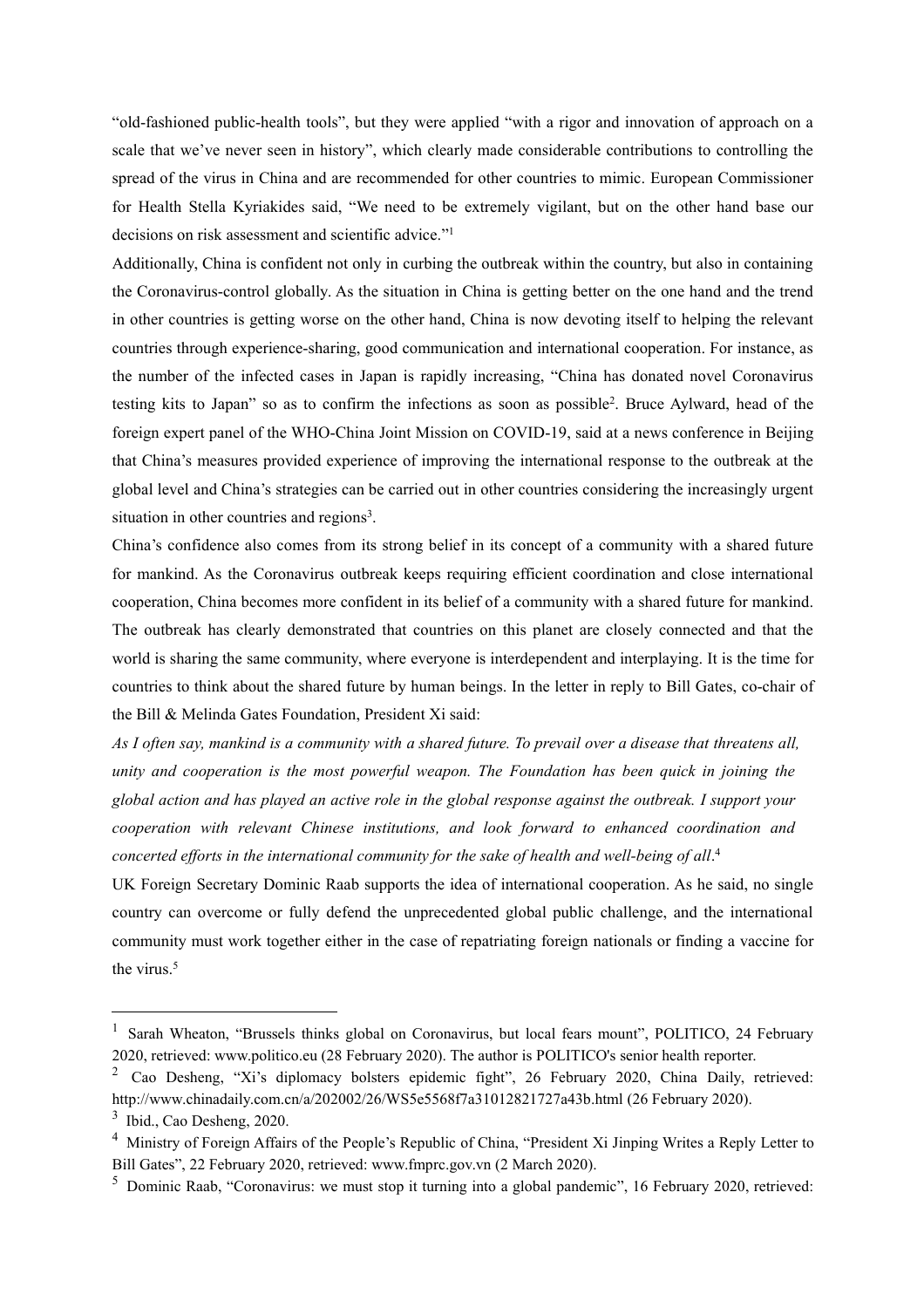Furthermore, China's confidence isfirmly grounded in its strong determination to eradicate the virus. To gain a complete victory, further requirements are proposed. At a key meeting on 23 February, President Xi laid out seven priorities for prevention and containment of the virus<sup>[1](#page-21-0)</sup>: (1) Hubei province, as well as its capital city Wuhan, should be safeguarded with resolute effort, with great attention paid to containing the spread in communities and treating patients; (2) epidemic prevention and control work in Beijing should be carried out with all-out effort (both imported cases and spread within the city should be prevented); (3) Medical resources and key supplies should be allocated in a scientific manner, providing more protection for medical workers; (4) Scientific research should be accelerated in terms of drug and vaccine development, and effective diagnosis and treatment plans should be summarized and promoted in time; (5) International and regional cooperation should be expanded, and good communication with the World Health Organization and experience sharing with relevant countries should be continued; (6) Public communication through the news media should be more effective, and release of epidemic information should be improved; and (7) Social stability should be safeguarded while illegal activities disturbing medical treatment, epidemic prevention and market and social order should be severely punished. These priorities are highly emphasized. Even though the outbreak is brought under control, but the Chinese government keeps calling for full vigilance in control and prevention tasks to avoid any possible risks. At the meeting of the Party on 26 February, President Xi said, while the positive momentum of the overall epidemic situation is expanding and economic and social development is recovering in China, it is still necessary to remain vigilant in the epidemic prevention work<sup>[2](#page-21-1)</sup>. .

Finally, it is widely believed that China's confidence in conquering the disease is also strongly grounded in its institutional strength, efficiency and effectiveness. The former Prime Minister of France Jean-Pierre Raffarin, who as the then French Prime Minister visited China at the same critical moment of the 2003 SARS (severe acute respiratory syndrome), said, he isimpressed by the Chinese government's powerful and effective capability to organize and mobilize social resources in face of the Coronavirus challenge and perceives this scenario as a result of China's institutional strength, further adding that China has taken swifter, more robust and more powerful measures this time.<sup>[3](#page-21-2)</sup>

### **Conclusion**

While the Coronavirus respects no borders, people from different countries and regions are strongly determined and closely united to curb its outbreak. China's efforts are widely recognized, European partners' efforts are highly appreciated, and great importance and expectation are attached to the

https://www.gov.uk/government/speeches/Coronavirus-we-must-stop-it-turning-into-a-global-pandemic-article by-dominic-raab (27 February 2020).

<span id="page-21-0"></span><sup>&</sup>lt;sup>1</sup> China.com.cn, "Xi's seven priorities in combating the epidemic", 24 February 2020, retrieved: http://www.chinadaily.com.cn/a/202002/24/WS5e53a2bea310128217279e57\_1.html (26 February 2020).

<span id="page-21-1"></span><sup>&</sup>lt;sup>2</sup> Mo Jingxi, "Coronavirus fight remains challenging", China Daily, 27 February 2020, retrieved: http://www.chinadaily.com.cn/a/202002/27/WS5e56d339a31012821727a952.html (27 February 2020).

<span id="page-21-2"></span><sup>3</sup> 拉法兰[Jean-Pierre Raffarin]:"中国制度优势令人印象深刻[Chinese Institutional Strength Is Impressive]", 《人民日报》,2020 年 2 月 24 日, 03 版, retrieved: www.paper.people.com.cn (28 February 2020).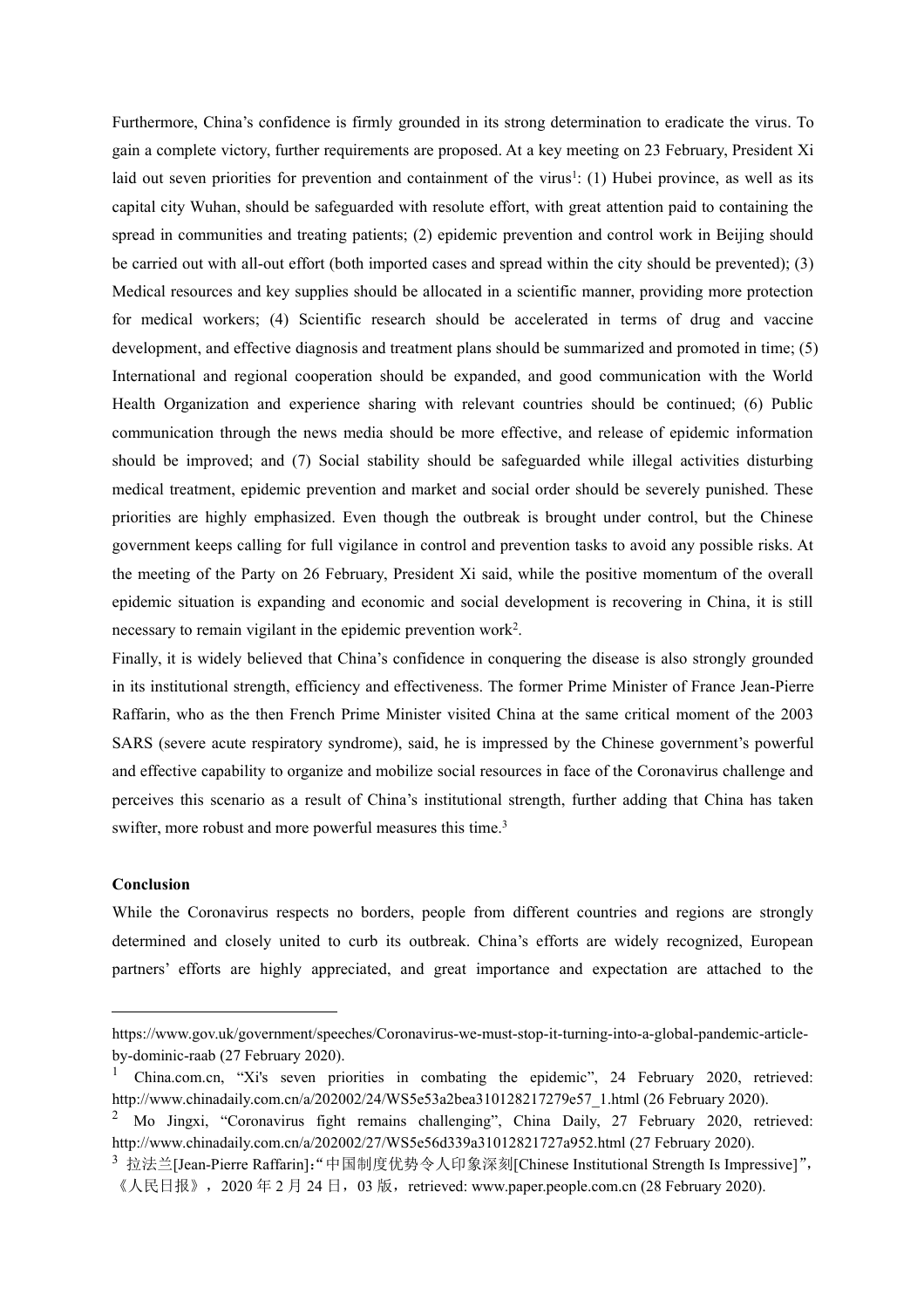cooperation and synergy between China and Europe. Based upon the analytical overview of Sino-European interaction regarding the Coronavirus outbreak, some preliminary conclusions can be drawn as follows.

**Firstly**, while the Chinese government repeatedly emphasized (1) its priority to people's safety and health, (2) its openness and transparency regarding Coronavirus information, (3) its appeal for international support and understanding of China's efforts to combat the virus, and (4) its confidence, capacity and determination in winning the battle of the 'plague', European partners (1) extended strong solidarity with, support for and sympathies to the Chinese government and people, (2) commended China's swift, rigorous, decisive and effective containment measures, and (3) recognized, understood and acknowledged China's efforts in fighting the Coronavirus outbreak.

**Secondly**, the EU and its Member States closely cooperated and proactively coordinated with China in its efforts to fight the outbreak of the Coronavirus. While facing the challenge, both sides are believing in and seeking for new opportunities and potentials for further cooperation.

**Thirdly**, both China and its European counterparts are in favor of concerted international cooperation and coordination, which apparently needs to be further strengthened considering the less optimistic scene in Europe and globally. As French President Emmanuel Macron said, "We are facing a crisis, an epidemic, that is coming." [1](#page-22-0)

**Fourthly**, the EU has a global vision with regard to its containment measures since the outbreak of the pneumonia. According to Commissioner Janez Lenarčič [2](#page-22-1) , the EU efforts are (1) protecting its citizens, both in the most affected regions and in Europe,(2) supporting the development of vaccine, as well as detection and therapeutics that will benefit people across the globe, (3) helping China (still the major epicentre of the epidemics), and (4) stepping up assistance to countries with weaker health systems, many of which are in Africa.

**Finally**, while the situation of the Coronavirus outbreak in China brought under good control, the risk in Europe is increasing. This further demands intensive cooperation between China and Europe as major partners. Particularly, as countries become more interdependent and related in a globalized world, they can easily be influenced by one another. In the case of Coronavirus outbreak, no country can escape from its influence without international cooperation.

In a nutshell, the Coronavirus respects no borders, and thus countries and people need to be united to contain its outbreak. Nevertheless, it cannot be denied that the Coronavirus outbreak creates an opportunity for mankind to reflectupon its history and think about its behaviours. History is a mirror. Only when people humbly learn from the past, can we really know ourselves and the surroundings better. Otherwise, we may follow the tracks of an overthrown chariot. British writer-director Nicholas Hulbert, who is making an independent short film entitled *The Heptameron* in Italian town Veneto and loosely

<span id="page-22-0"></span><sup>&</sup>lt;sup>1</sup> Laurie Tritschler, "France faces Coronavirus 'epidemic,' Macron warns", 27 February 2020, retrieved: www.politico.eu (28 February 2020).

<span id="page-22-1"></span><sup>&</sup>lt;sup>2</sup> European Commission, "Statement by Commissioner Janez Lenarčič: EU measures to contain the COVID-19 outbreak and protect people in the EU and throughout the world", Statement, Brussels, 24 February 2020, retrieved: www.ec.europa.eu (29 February 2020).